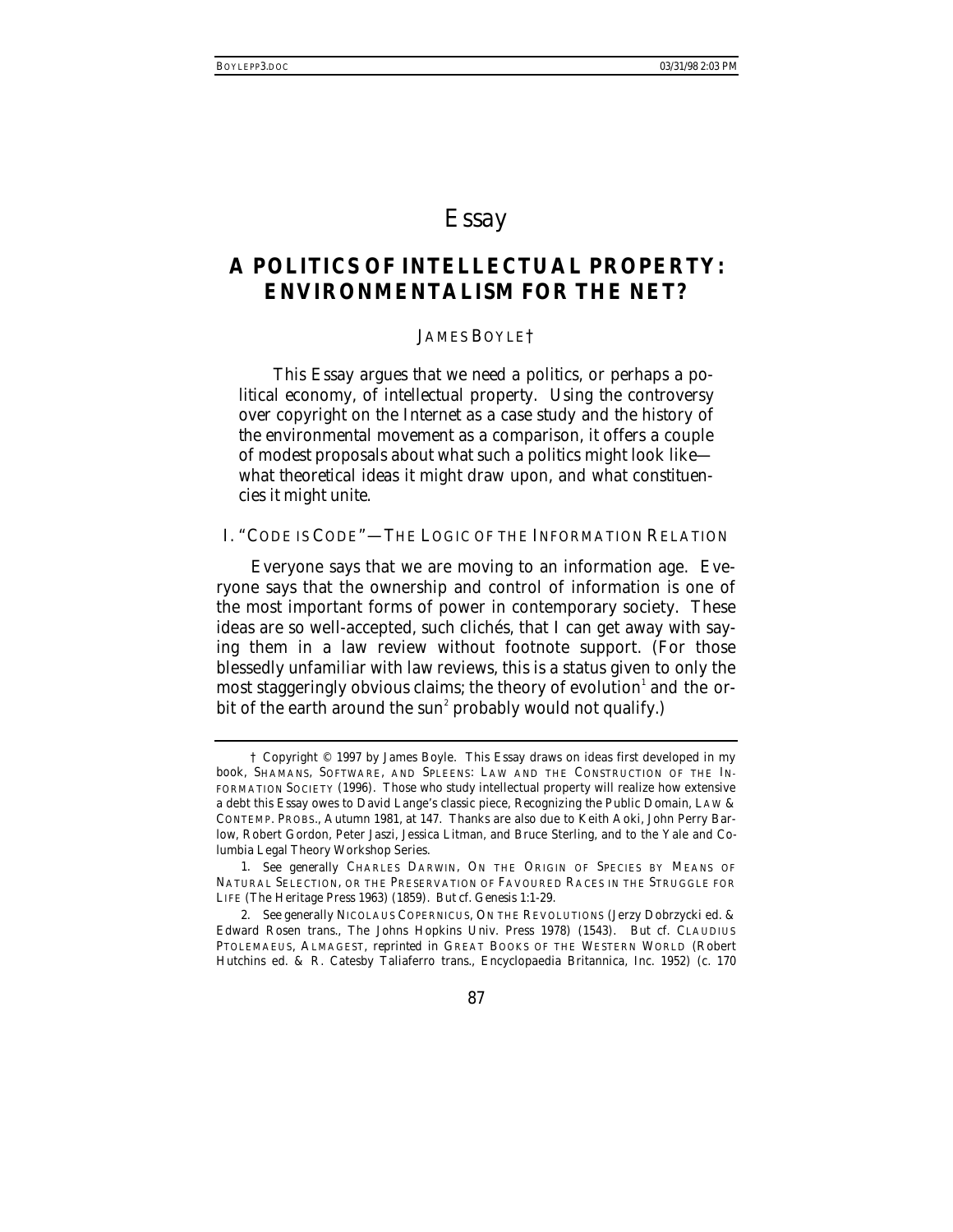Beyond the claim that it exists, however, there is surprisingly little theoretical work about the information society. Sadly for academics, the best social theorists of the information age are still science fiction writers, and in particular cyberpunks—the originators of the phrase "cyberspace" and the premier fantasists of the Net.<sup>3</sup> If one wants to understand the information age, this is a good place to start.

Cyberpunk science fiction succeeded as a genre largely because it combined a particular plot aesthetic with a particular conceptual insight. The plot aesthetic was simple: the bad boy/film noir world of the romantic lowlife. When juxtaposed to the two-dimensional priggishness of the normal science fiction hero, the cigarette smoking, drugged-out petty outlaws and mirror-shaded ninja-chicks of cyberpunk seemed rebellious, cynical and just, well, *cool*. The charactertype is a familiar one; James Dean could easily have played the hero of *Neuromancer*.<sup>4</sup> The conceptual insight is not so familiar. Cyberpunk is built on the extrapolation of two principal technologies computers and the Web on the one hand, and genetic engineering on the other. The theme of cyberpunk is that the information age means the homologization of all forms of information—whether genetic, electronic, or demographic. I grew up believing that genes had to do with biology, petri dishes and cells, and that computers had to do with punch cards and magnetic disks. It would have been difficult to imagine two more disparate fields. In contrast, cyberpunk sees only one issue—code—expressed in binary digits, or the C's, G's, A's and T's of a gene map.

The cyberpunk writers also offer us a legal insight. The more one moves to a world in which the message, rather than the medium, is the focus of conceptual and economic interest, the more central intellectual property becomes. Intellectual property is the legal form of the information age.<sup>5</sup> Like most property regimes, our intellectual property regime will be contentious in distributional, ideological and efficiency terms. It will have effects on market power, economic con-

A.D.).

<sup>3.</sup> The anthology generally cited, at least in obligatory law review footnotes, is MIRRORSHADES: THE CYBERPUNK ANTHOLOGY (Bruce Sterling ed., 1986).

<sup>4</sup>*. See generally* WILLIAM GIBSON, NEUROMANCER (1984).

<sup>5.</sup> For background on the concept of legal form, see generally PAUL HIRST, ON LAW AND IDEOLOGY 106-26 (1979); MAX WEBER ON LAW IN ECONOMY AND SOCIETY 11-21 (Max Rheinstein ed. & Edward Shils & Max Rheinstein trans., Harvard Univ. Press 1954) (1925); Isaac D. Balbus*, Commodity Form and Legal Form: An Essay on the "Relative Autonomy" of the Law*, 11 L. & SOC'Y REV. 571, 575-85 (1977); R. Warrington, *Pashukanis and the Commodity Form Theory*, 9 INT'L J. SOC. L. 1, 5-9 (1981).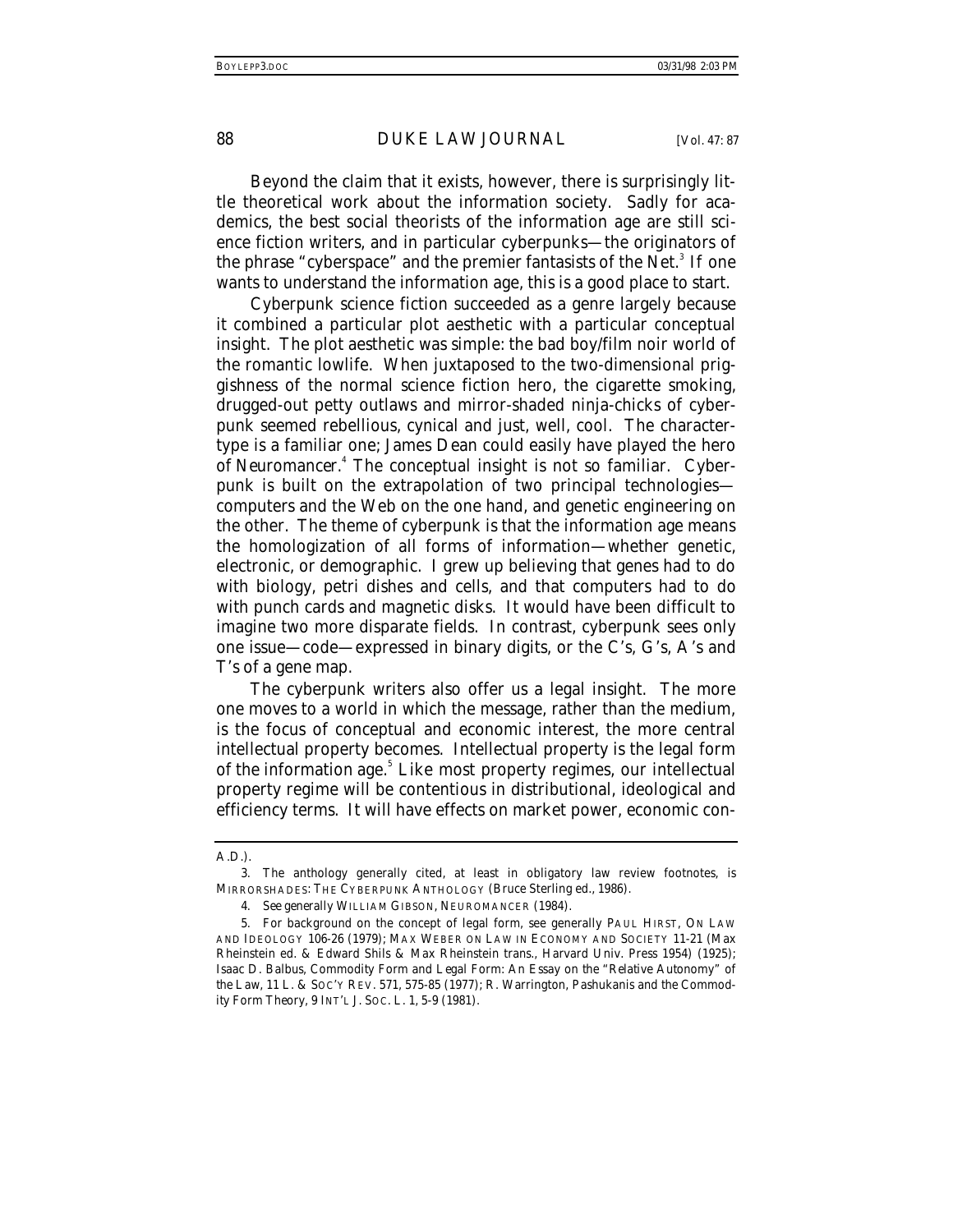centration and social structure. Yet, right now, we have no politics of intellectual property in the way that we have a politics of the environment, or of tax reform. We lack a conceptual map of issues, a rough working model of costs and benefits, and a functioning coalition-politics of groups unified by common interest perceived in apparently diverse situations.

Why don't we have such a politics? One reason is that with a few exceptions, the mass media coverage of the information age has been focused firmly on "cyberporn" and its potential censorship. This is rather like thinking that the most important feature of the industrial revolution was that it allowed for the mass-production and then the regulation of pornographic magazines. Given the magnitude of the changes occurring, and the relatively small differences between pornography on-line and pornography everywhere else, a more trivial emblematic concern would be difficult to find.

It is intellectual property, not the regulation of cybersmut, that provides the key to the distribution of wealth, power, and access in the information society. The intellectual property regime could make or break the educational, political, scientific, and cultural promise of the Net. Indeed, even if our *only* concern was censorship, it would be perverse to concentrate exclusively on the actions of governments. The digital world gives new salience to *private* censorship—the control by intellectual property holders of distribution of and access to information. The recent Scientology cases are only one obvious manifestation of this tendency.<sup>6</sup>

The media were not the only ones to miss the boat; lawyers and

<sup>6</sup>*. See, e.g*., Religious Tech. Ctr. v. Netcom On-Line Communications Servs., 907 F. Supp. 1361, 1365 (N.D. Cal. 1995); Religious Tech. Ctr. v. Lerma, 908 F. Supp. 1362, 1364-65 (E.D. Va. 1995). The Scientology cases had a number of facts in common. A disgruntled former church member or insider posted large chunks of material copied directly from the "Religious Technology" manuals to the Web or the Usenet. To a skeptical reader, these manuals would appear to describe a jargon-laden process for manipulating people into joining the Church of Scientology. The believer, on the other hand, would consider these manuals to be holy documents that should be available only to the faithful of the Church, and that, in copyrighted language, describe procedures protected by trade secret law for carrying on the church's profitable anti-addiction therapies and other work. The courts have tended to favor the skeptic's interpretation. *See id*. at 1377-78 ("Although the RTC brought the complaint under traditional secular concepts of copyright and trade secret law, it has become clear that a much broader motivation prevailed—the stifling of criticism and dissent of the religious practices of Scientology and the destruction of its opponents."). Nevertheless, courts have still found the primary poster or copier of the material to be liable for copyright infringement, while being more sympathetic to the unwitting Internet Service Provider on whose computers the posting was made, or to the newspaper who quoted from the documents in order to report on the case.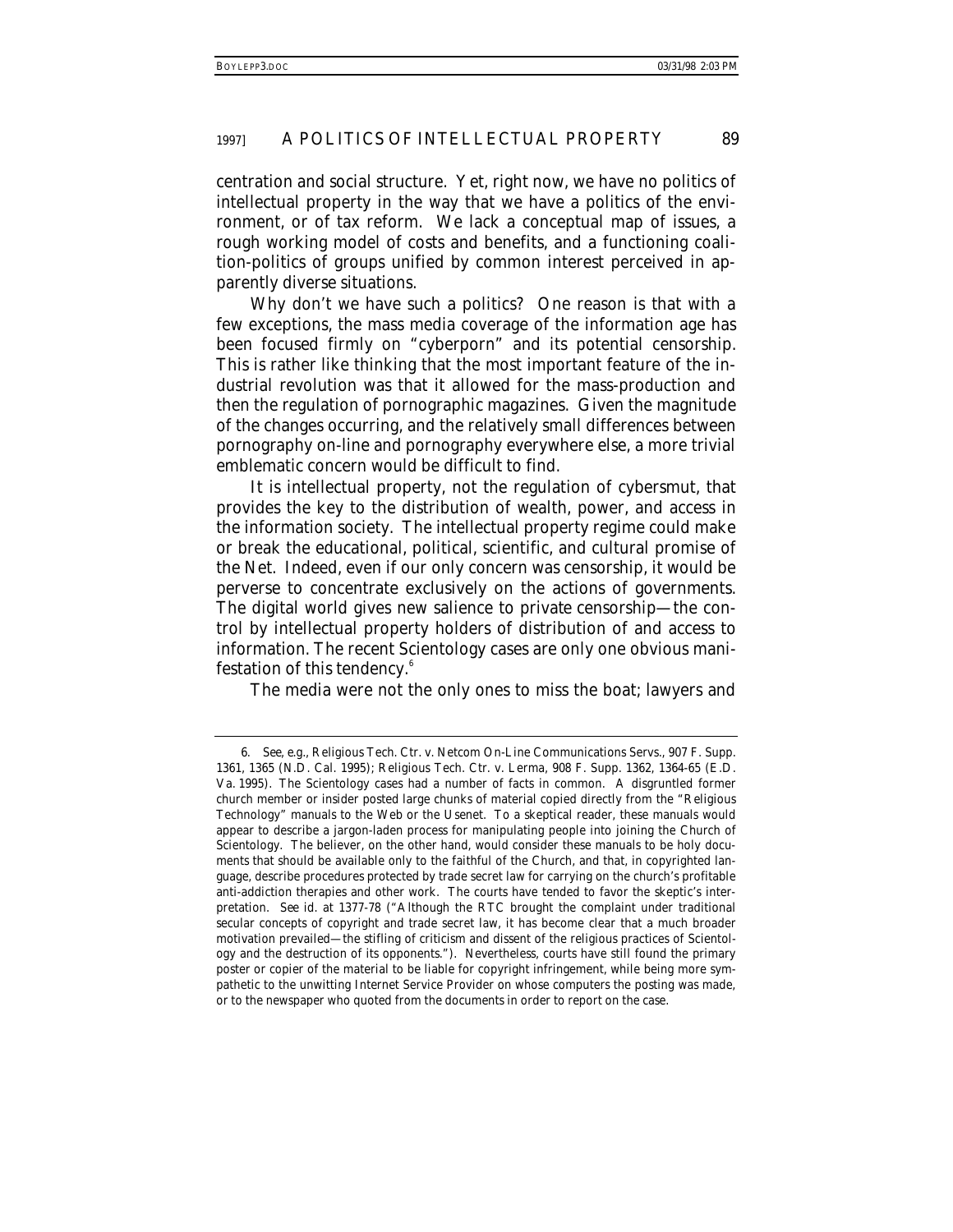. . . .

## 90 *DUKE LAW JOURNAL* [Vol. 47: 87]

legal academics largely followed suit. With a few exceptions, lawyers have assumed that intellectual property is an esoteric and arcane field, something that is only interesting (and comprehensible) to practitioners in the field.<sup>7</sup> There is some question whether this attitude was ever defensible; it certainly is not now. In terms of ideology and rhetorical structure, no less than practical economic effect, intellectual property is the legal form of the information age*.* It is the *locus* of the most important decisions in information policy. It profoundly affects the distribution of political and economic power in the digital environment. It impacts issues ranging from education to free speech. The "value" protected (and in a sense created) by intellectual property in the world economy is in the hundreds of billions of dollars and growing all the time.<sup>8</sup>

[M]ost years the proportion of world trade in physical goods shrinks, vis-à-vis the trade in invisibles. Japan exports now not so much by moving the cars around the world, but by moving the money and ideas with which the cars are made: manufacture is increasingly local.

Even where goods are shifted, the act of physical transfer may just be an electronic signal. For the moment items like pop videos and CDs are moved in physical form, though of course the value of the product is 99 per cent the information on the disc or cassette, rather than the item itself. But soon the sale will involve just the transfer of some digital signals and will appear as royalties or rights rather than exports.

... [P]hysical exports will be less important in world trade than they are now. The various types of invisible exports—income flows from investments, payments for services, payments for intellectual property—will soon be larger than the flow of visible exports.

Hamish McRae, *Here Come the Famous Five*, INDEPENDENT (London), Sept. 14, 1997, Economics, at 5. The actual figures bandied around are notoriously slippery, in part because earnings from intellectual property may be "invisible" on conventional trade balance sheets. When figures are cited, it is generally on a case-by-case basis—for example, the intellectual property value of software or of drugs derived from plant forms. *See, e.g*., Darrell A. Posey, *Protecting Indigenous Peoples' Rights to Biodiversity*, ENVIRONMENT, Oct. 1996, at 6, 9 (citing a 1985 estimate of the market value of plant-based medicines). Moreover, the economics of the estimates themselves are extremely speculative. For example, though it is claimed that the

<sup>7.</sup> This attitude is in marked contrast to lawyers' assumptions about, say, the jurisprudence of the First Amendment, or the Department of Education's rulings on race-conscious scholarships. Though these are also complicated areas of law and regulation, many lawyers and laypeople feel that a basic understanding of them is a *sine qua non* of political consciousness. In many cases, in fact, the "rights discourse" of liberal constitutional law defines the central issues of public debate, a fact that presents its own problems. *See* CRITICAL LEGAL STUDIES at xli-xlvi (James Boyle ed., 1994).

<sup>8</sup>*. See* JAMES BOYLE, SHAMANS, SOFTWARE AND SPLEENS: LAW AND THE CON-STRUCTION OF THE INFORMATION SOCIETY 2-3, 121 (1996); Michael L. Doane, *TRIPS and International Intellectual Property Protection in an Age of Advancing Technology*, 9 AM. U. J. INT'L L. & POL'Y 465, 465-66 (1994); Lester C. Thurow, *Needed: A New System of Intellectual Property Rights*, HARV. BUS. REV., Sept.-Oct. 1997, at 95, 96-97. One journalist has noted: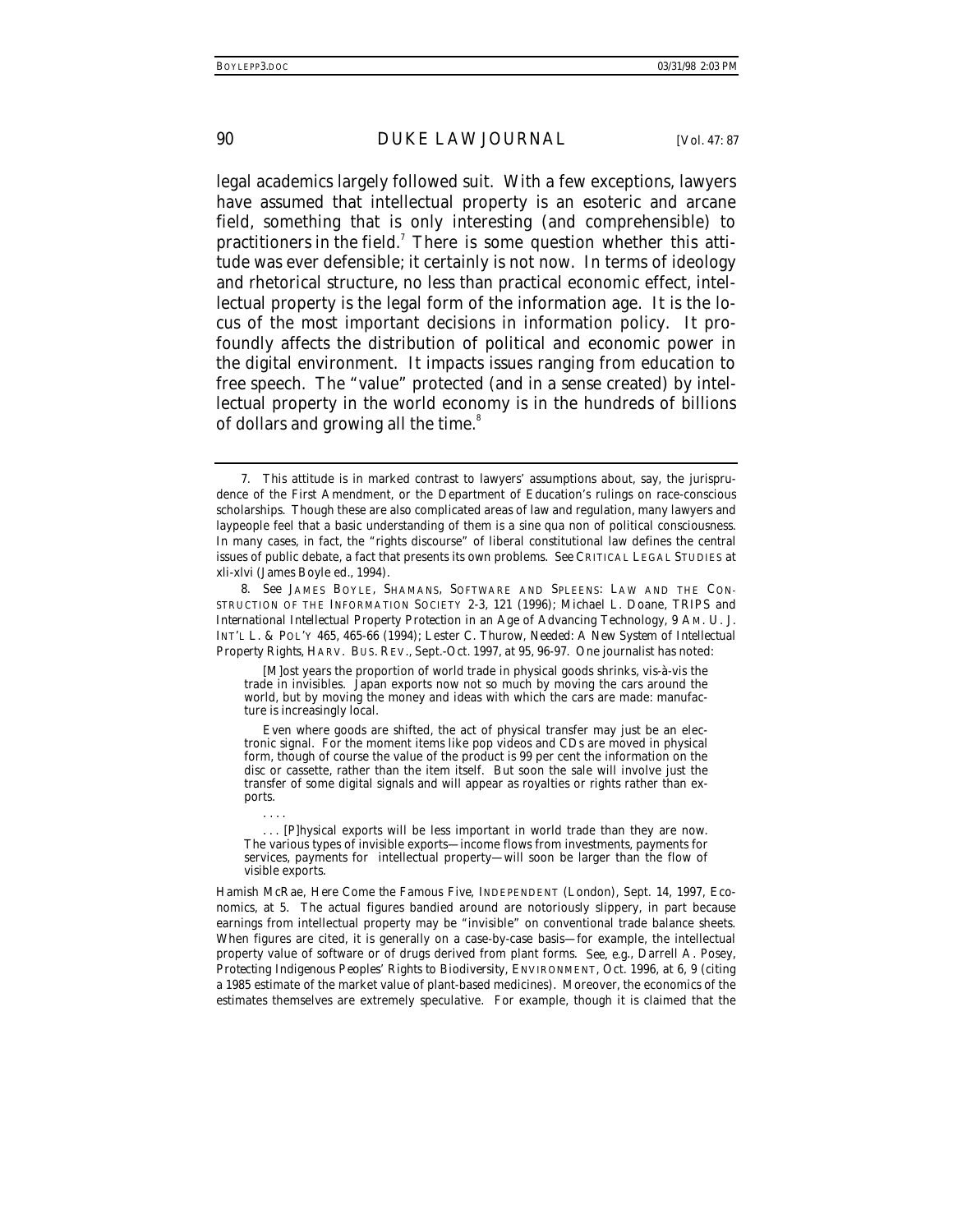#### II. THE STRUCTURE OF THE INFORMATION ECONOMY

There are two crucial aspects of the current information economy. The first is the increasing homologization of *forms* of information. Think of the many ways in which it now does not make sense to distinguish between electronic and genetic information, any more than it makes sense to distinguish between red books and green books. We used to think of genetics as involving the discipline of biology, the technology of the test tube or the reagent, and the regulatory issues of bioethics or possible environmental contamination. Such a conception hardly suggests any link to the world of software, computer science and databases. Yet, precisely because we conceive of genetic information and electronic information as *information* (and have the technical capability to make good on this conception), both the genome and the cybersphere have come to present the same issues of regulation—privacy, access, public goods problems, and so on. Change a few nouns, and a debate over the compilation and economic exploitation of databases of private financial information available on the Internet can be morphed into a debate over the compilation and economic exploitation of genetic information through the Human Genome Project. Whose privacy is at risk? What adverse decisions about individuals may be made on the basis of patterns revealed by the data? Who has invested money and labor in compilation? What intellectual property rights are necessary in order to ensure future research and information gathering? Who has a right of access to the information, and under what circumstances?

In some cases, the overlap between forms of information is a literal one. Genetic information is stored on computer disks and modeled and probed through "gene chips."<sup>9</sup> But "information-overlap"

United States alone loses \$60 billion a year through failure to enforce intellectual property rights, *see* Doane, *supra*, at 466, the assumptions behind such assessments are often debatable. Losses quoted for "piracy," for example, often assume that each pirated copy of software would have otherwise been purchased at full price. Even with all of these limitations, and taking the lowest possible figures for software, pharmaceuticals, data-trading, etc., it is clear that the "knowledge-value" component of the world economy is both enormous and expanding. *See generally* TAICHI SAKAIYA, THE KNOWLEDGE-VALUE REVOLUTION 234-37 (George Fields & William Marsh trans., Kodansha Int'l 1991) (1985).

<sup>9.</sup>

In a "clean room" similar to many others in Silicon Valley, a group of technicians is assembling batches of chips with the usual machines of a semiconductor factory. But these chips are not fabricated from layers of silicon. They are being made from DNA, the stuff of genes. And they are designed not to do computations but to read out the turbulent streams of information that evolution has packed into the genomes of living organisms.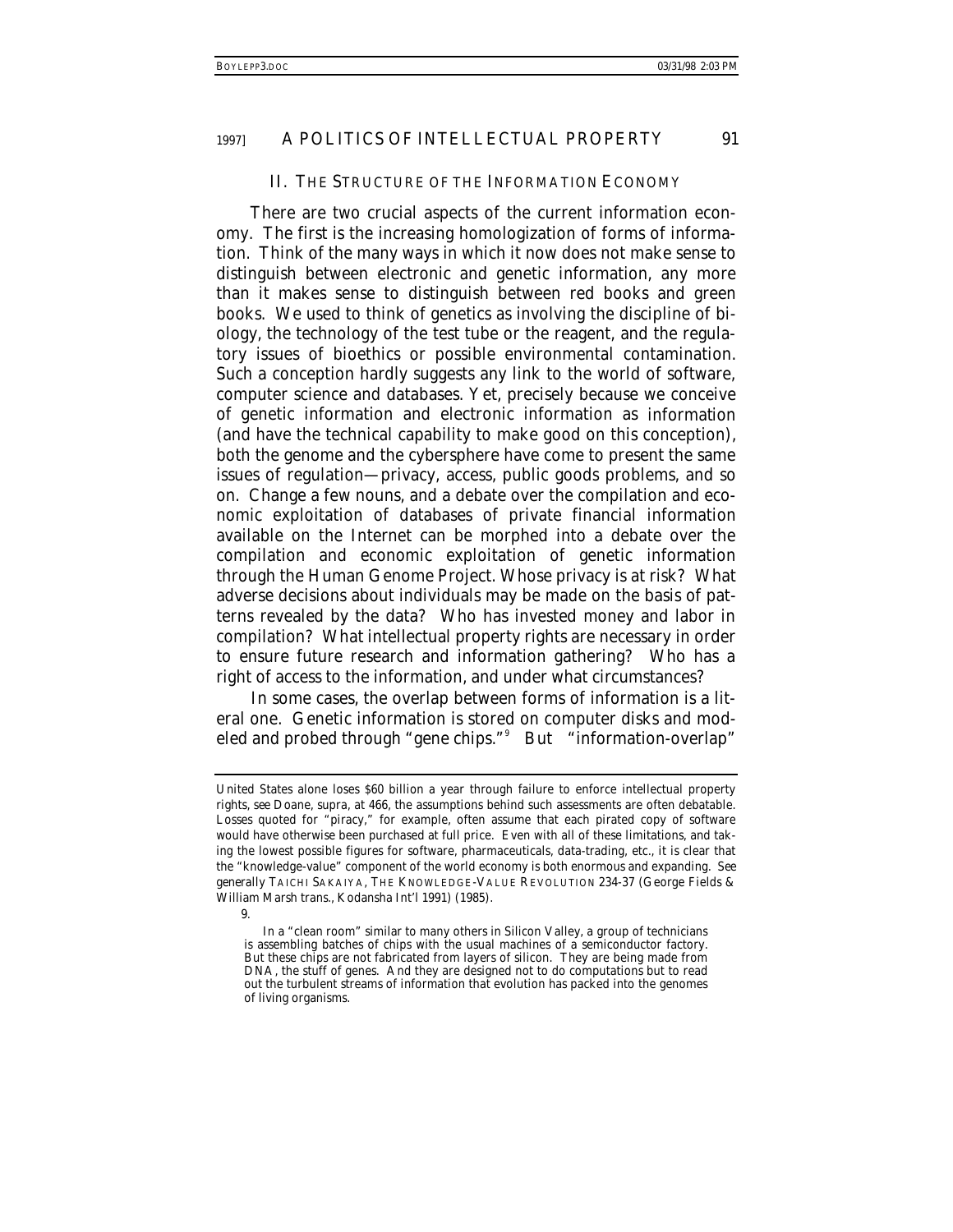also reveals itself in the functional similarities of the business models used to exploit information advantage. Those who control information make money from it using strategies that are remarkably similar whether the information in question is the record of filings in front of the SEC or the gene maps revealed by the human genome project. $\mathbb{P}$ Sometimes the impact of the homology is on the boundaries of our intellectual frameworks themselves. An example is the development of bio-informatics, a discipline that combines mathematics, biology, and computer science, and that is premised on the belief that information is information, whether the medium is a double helix or an optical disk. $11$ 

What effect does homology have on our culture and our political debate? We are now used to the idea that Microsoft retains rights over the lines of code sitting on computer hard drives around the world. We can even produce a utilitarian justification to explain why a corporation should be entitled to such rights. It is a lot stranger to think that Myriad Genetics has patented a string of genetic material that women all over the country may carry in their bodies—BRCA1, the so-called breast cancer gene—or that the Commerce Department tried to patent the genes of a Guyami Indian woman who possessed an abnormal resistance to leukemia.<sup>12</sup> From the point of view of the

. . . .

The basic idea of the chips is to convert the chemistry of life into a static form programmed to monitor particular genes. The chips are not in any sense living things, though they are made of DNA and programmed from the sequence of whatever gene they target. (The need to know the code in advance is in many cases not a serious limitation because many genes have now been sequenced, which means that the order of their chemical units has been determined.)

Nicholas Wade, *Meeting of Computers and Biology: The DNA Chip*, N.Y. TIMES, Apr. 8, 1997, at C1.

<sup>10.</sup> Biotech firms add value to information developed through publicly funded research, and then demand patent options as the prerequisite for access by outsiders. *See, e.g*., Karen Riley, *Rockville Biotech Firm Takes Next Step in Genetics Journey*, WASH. TIMES, June 9, 1995, at B7 (discussing a firm's plans to patent human genes for which it received exclusive access in return for an \$85 million grant). More modestly, financial database providers add value to public filings, providing real-time access to SEC filings for a fee, while also supporting themselves with advertising revenue. *See EDGAR Online Targets Stock Traders with Low Prices*, INTERACTIVE MARKETING NEWS, Oct. 25, 1996, *available in* LEXIS, Nexis Library, Curnws File.

<sup>11.</sup> For an introduction to the biological applications of information theory, see Biological Info. Theory & Chowder Soc'y, *Frequently Asked Questions (FAQ) for bionet.info-theory* (last modified Sept. 15, 1997) <http://www-lmmb.ncifcrf.gov/~toms/bionet.info-theory.faq.html>.

<sup>12.</sup>

In the forests of Panama lives a Guyami Indian woman who is unusually resistant to a virus that causes leukaemia. She was discovered by scientific "gene hunters,"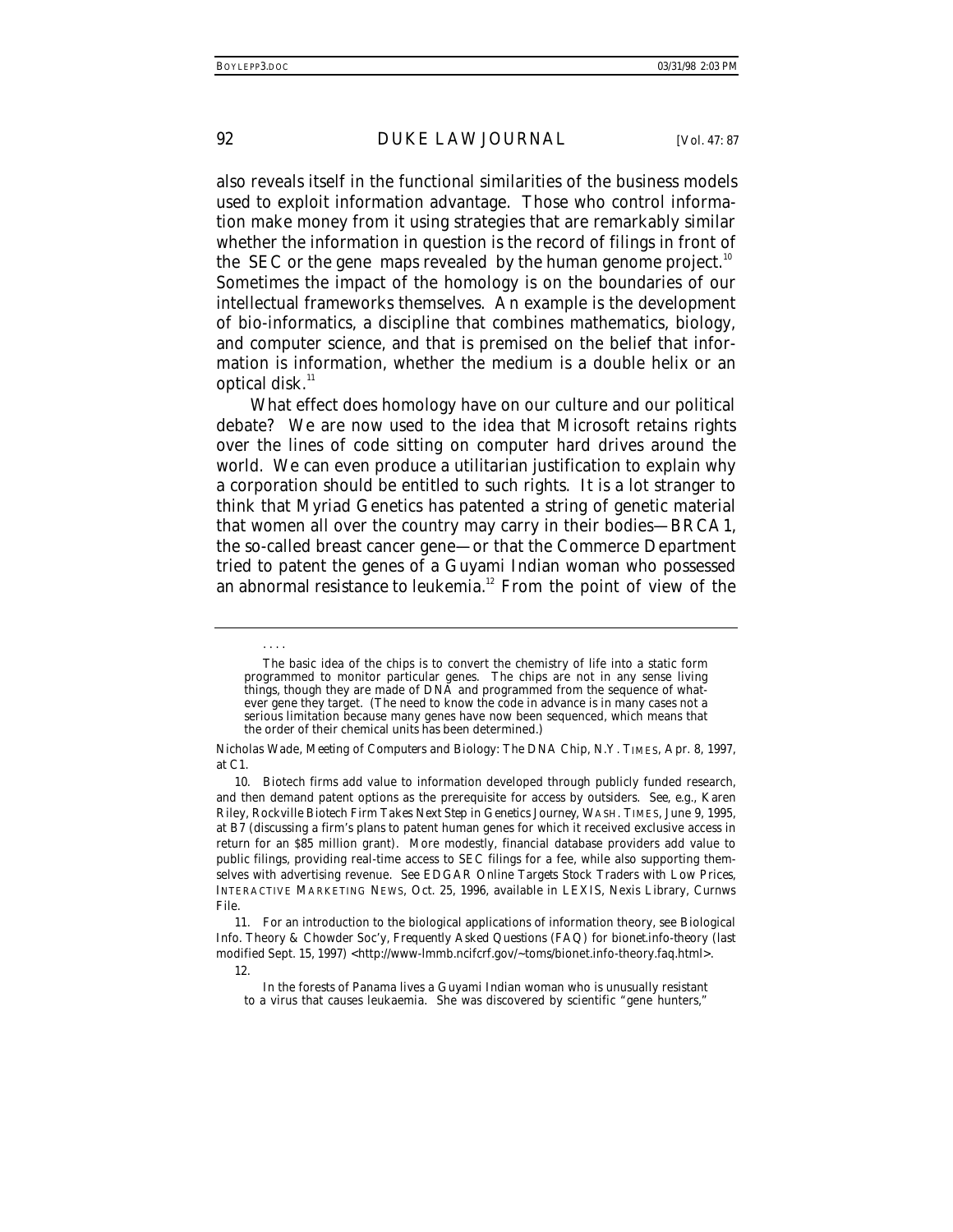information economy, though, the two cases are very similar; in each case, strings of code are subject to intellectual property rights granted in the belief that they will inspire further innovation and discovery. The fact that this can be done in the face of the profound shock most people feel at the ownership of human genes is a testament to the universalizing logic of the information relation. (Whether it is a good idea for us to treat our genetic heritage as just another line of code is a different question.)

So far as I can tell, the "homologizing" process I have described here is accelerating; indeed, it seems to be the metaphor guiding some of the most interesting scientific developments of recent years. The science pages have speculated about the possibility of using DNA sequences as incredibly powerful parallel processing "computers."13 Conversely, software designers have created electronic ecologies in which strings of computer code compete much the way genes do in nature. The lines of computer code struggle to succeed, evolving and changing in the process. The software engineer keeps only those strings of computer code that survive—harnessing a form of "natural" selection that Darwin would have recognized but could never have imagined.<sup>14</sup>

Put all of these examples together and then compare the resultant socially and technologically constructed "reality" to the way that we thought about computers on the one hand, and biology on the other, just twenty years ago. In the international information economy, the medium is not the message. The medium is *irrelevant*.

The second crucial aspect of the information economy is a corollary of the homologization of forms of information—the decreasing proportion of product cost and intellectual attention devoted to medium rather than message. A moment's thought will show that *both* of these aspects will give increased importance to intellectual prop-

engaged in seeking out native peoples whose lives and cultures are threatened with extinction. Though they provided basic medical care, the hunters did not set out to preserve the people, only their genes—which can be kept in cultures of "immortalised" cells grown in the laboratory. In 1993, the US Department of Commerce tried to patent the Guyami woman's genes—and only abandoned the attempt in the face of furious protest from representatives of indigenous peoples.

Tom Wilkie, *Whose Gene Is It Anyway?*, INDEPENDENT (London), Nov. 19, 1995, Science, at 75.

<sup>13</sup>*. See, e.g*., Frank Guarnieri et al., *Making DNA Add*, SCIENCE, July 12, 1996, at 220, 220-23 (discussing the "development of a DNA-based algorithm for addition").

<sup>14</sup>*. See* Julian Dibbell, *The Race to Build Intelligent Machines*, TIME, Mar. 25, 1996, at 56, 58.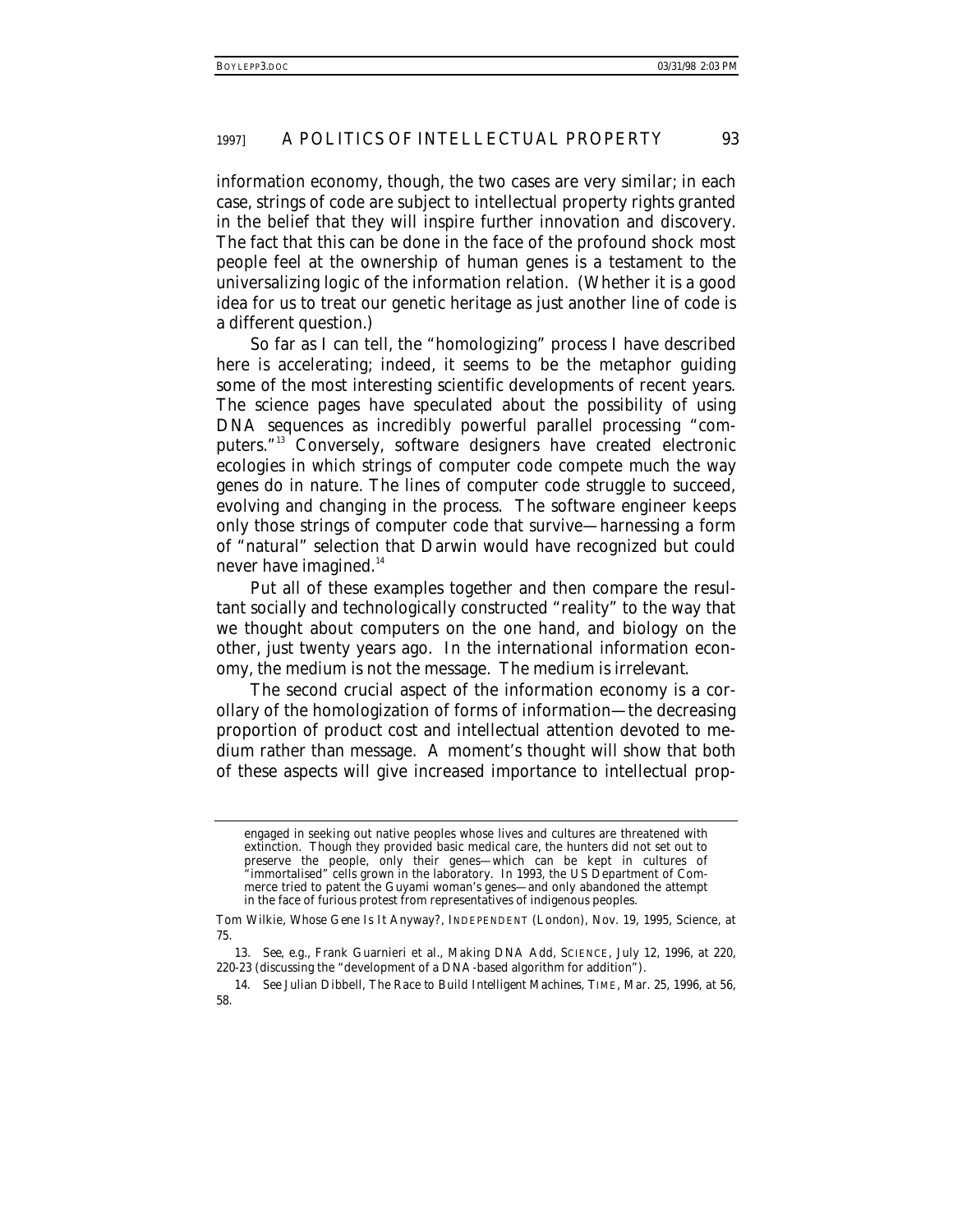erty. Reconceiving new areas of science, commerce and research as "information issues" simply gives us more fields in which we are likely to spy the public goods problems that intellectual property is supposed to solve. And the diminishing portion of product cost devoted to medium rather than message means that, within any given area, the public goods problems grow more salient.

It is easy to understand the decreasing marginal cost of medium by considering the component costs of creating software. These costs include both development and physical production costs. As programs become more complex, the cost of developing them increases relative to the price of the diskettes onto which they can be copied. Software corporations therefore focus more attention on ways of protecting content, rather than controlling physical distribution. It is this focus on content that makes intellectual property increasingly important in the information age.

# III. THE CONCEPTUAL STRUCTURE OF AN INTELLECTUAL LAND-GRAB

When I say that we lack a politics of intellectual property, I don't mean to imply that this is the only type of "information politics" more like the most neglected. Consider recent events. From the net roots campaign against the Communications Decency Act  $(CDA)^{15}$ to the titanic industry lobbying over the Telecommunications  $Act^{\prime\prime}$  in which the CDA was embedded, there have been many moments of political struggle and agitation over digital commerce and communications regulation.<sup>17</sup> There have been conferences, both Pollyannaish and despairing, over the use of the Net by non-profit groups, and thoughtful warnings of the dangers posed by disparate access to information technologies.

These are serious points; the issue of access in particular. But in most cases, the issues I have just mentioned are isolated applications to a new technology of a familiar political worldview or calculation of self-interest. Libertarians don't want newspapers censored; their attitude to the Net is the same (though the interactive quality of the

<sup>15.</sup> Pub. L. No. 104-104, 110 Stat. 133 (1996) (codified in scattered sections of 18 U.S.C. and 47 U.S.C.).

<sup>16.</sup> Telecommunications Act of 1996, Pub. L. No. 104-104, 110 Stat. 56 (codified in scattered sections of 18 U.SC. and 47 U.S.C.).

<sup>17</sup>*. See, e.g*., *ALA-led Coalition Challenges Communications Decency Act*, AM. LIBR., Apr. 1996, at 13, 13-14.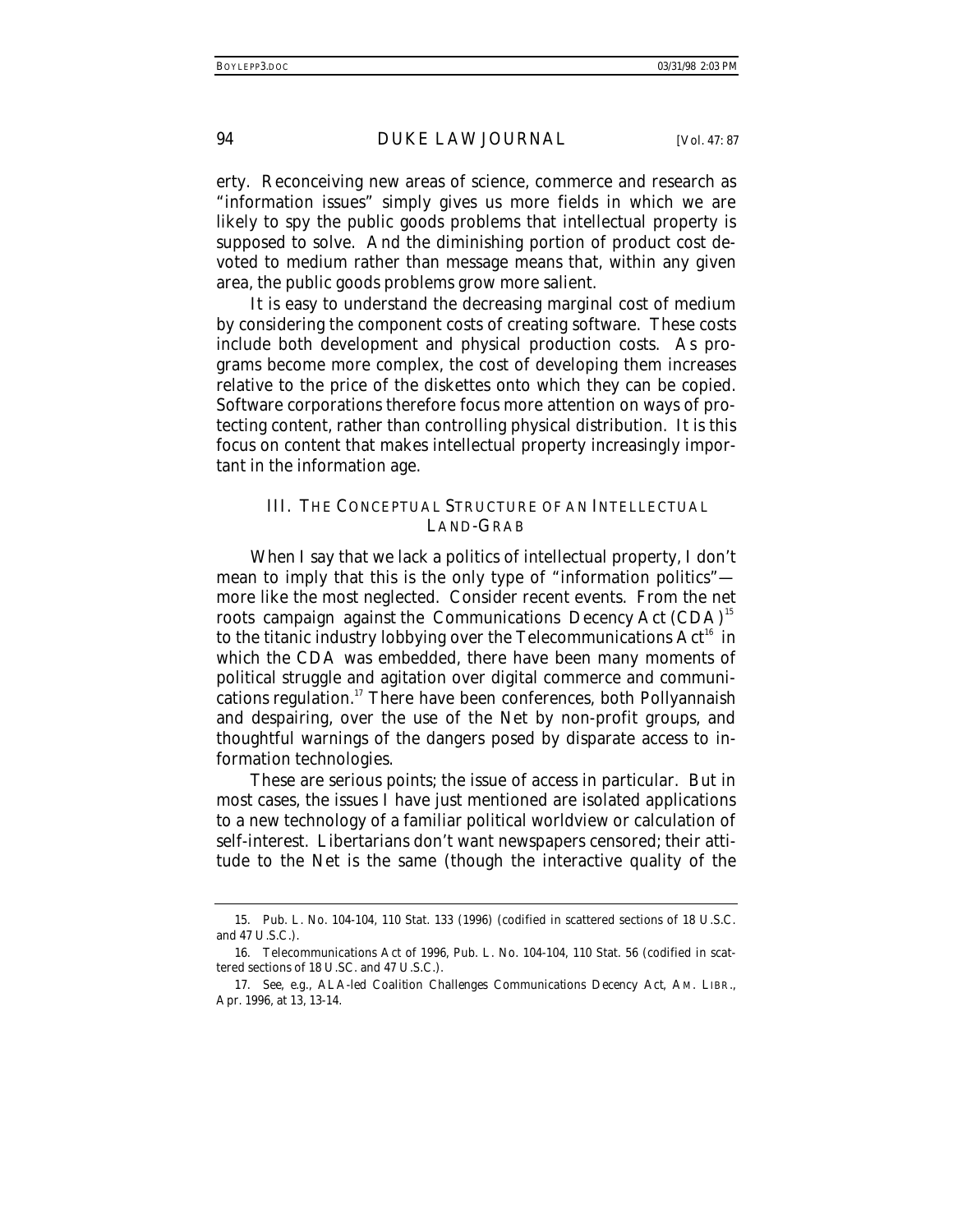technology, and the proprietary feeling that novelty gives first adopters have certainly given more people a stake in the protection of the system.) Non-profit groups have to adjust to changes in communications technology, just like changes in tax law, or in the regulation of lobbying. Communications conglomerates have an attitude towards bandwidth that seems indistinguishable from most commercial entities' attitude towards public land—rationally enough, they want more, they want it free (ideally, they want it subsidized) and they want to be able to exploit it without strings. The left sees a resource with new importance—access to information technology—and makes about it the points that it makes about access to health care or education.18 I don't mean to minimize these concerns, and certainly don't want to make the claim that they are somehow less fundamental than the ones I describe here. But I do think that, precisely because of their comfortable familiarity, they miss some of the *differences* in the politics of the information age, the ideas we have not thought about so often or so well.

Elsewhere, I have argued at unseemly length that there are structural tendencies in our patterns of thinking and discourse about intellectual property that lead us generally to "over" rather than "under" protect,<sup>19</sup> and that partly as a result we are currently in the midst of an intellectual land-grab, an unprecedented privatization of the public domain.<sup>20</sup> I will summarize, rather than attempt to justify, those claims here. (A table that might be helpful is on page 99.)

One of the roots of the problem is a conceptual one. The economic analysis of information is beset by internal contradiction and uncertainty; information is both a component of the perfect market and a good that must be produced within that market. Under the

<sup>18.</sup> Given the fate of these arguments in the contemporary political arena, I should reiterate them. The distribution of a particular resource (be it education, health care, or wired-ness) through a market system is going to have a lot of serious negative effects on those who cannot pay, effects that will track and actually intensify existing inequalities of class, race and gender. Given the importance of the resource in question, its relevance to the citizens' status *qua* citizens, and the corrosive effects of such inequalities on the well-being of the polity, something should be done to mitigate or eliminate the problem of access. All of these arguments seem profoundly true, but they are hardly new. In fact, subject matter aside, they would have been completely familiar to the authors of *The Federalist Papers*.

<sup>19.</sup> For the arguments behind this claim, see BOYLE, *supra* note 8, at 58 *passim*.

<sup>20.</sup> To assess the precise nature of the analogy to "land-grabs" in the American West, readers might care to look at Bernard DeVoto, *Sacred Cows and Public Lands*, HARPER'S MAGAZINE, July 1948, at 44, *reprinted in* BERNARD DEVOTO, THE EASY CHAIR 257 (1955) (discussing the livestock industry's long-term aspiration to convert federally-owned land to state or private ownership).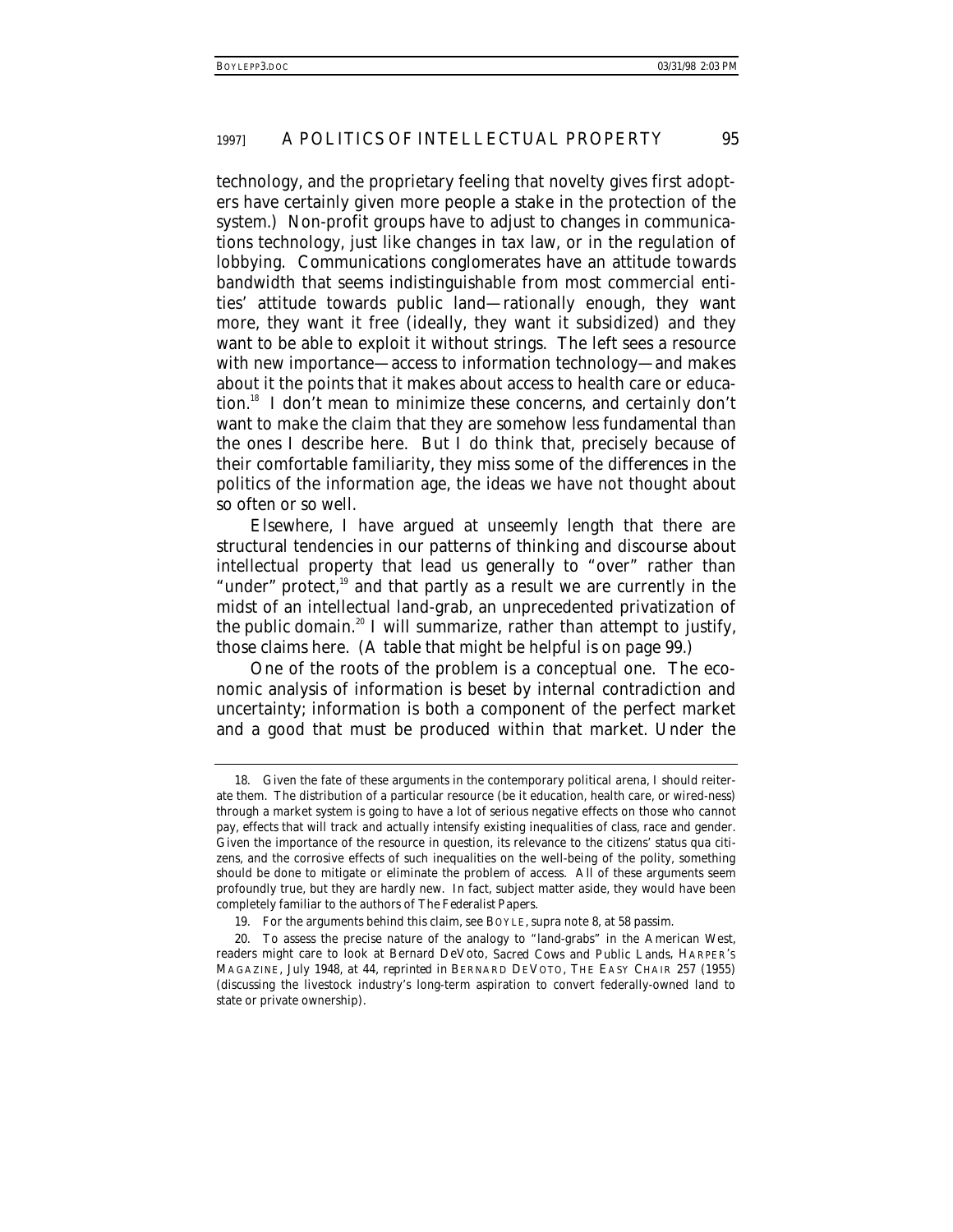former characterization, the market achieves perfection—a state in which information is costless, instantly available and so on. Under the latter characterization, information must be commodified so as to give its producers an incentive to produce. But each property right handed out to ensure the production of information is a transaction cost when seen from the perspective of market efficiency.<sup>21</sup>

The most succinct encapsulation of the problem comes from an article co-written by Joseph Stiglitz and Sanford Grossman, two of the most distinguished scholars of information economics: "There is a fundamental conflict between the efficiency with which markets spread information and the incentives to acquire information."<sup>22</sup> Theoreticians often, though not always, "solve" this problem by ignoring

<sup>21.</sup> In my book, I explore the reasons why this problem is not solved when one moves to the reality of imperfect markets. *See* BOYLE, *supra* note 8, at 35-40. The abstract idea of tradeoffs also proves insufficient to generate the determinacy of result that most analysts claim for their work. *See id*.

<sup>22.</sup> Sanford J. Grossman & Joseph E. Stiglitz, *On the Impossibility of Informationally Efficient Markets*, 70 AM. ECON. REV. 393, 405 (1980). I cannot here go into a full analysis of this debate, but those who talk confidently about the economic efficiency of the fine details of intellectual property doctrine would do well to look at the fundamental disputes between information economists. For example, Kenneth Arrow argues that, without intellectual property rights, too *little* information will be produced because producers of information will not be able to capture its true value. (Even with intellectual property rights, he believes that certain kinds of information generation may need direct government subsidy on a cost-plus basis.) *See* Kenneth J. Arrow, *Economic Welfare and the Allocation of Resources for Invention*, *in* THE RATE AND DIRECTION OF INVENTIVE ACTIVITY: ECONOMIC AND SOCIAL FACTORS 609, 618 (National Bureau of Economic Research ed., 1962). On the other hand, Fama and Laffer argue that, without property rights or some other way of protecting against public goods problems, too *much* information will be generated because some information will be produced solely to gain a temporary advantage in trading, thus redistributing wealth but not achieving greater allocative efficiency. *See* Eugene F. Fama & Arthur B. Laffer, *Information and Capital Markets*, 44 J. BUS. 289, 295-97 (1971). In other words, in the absence of information property rights, there may be an inefficiently *high* investment of social resources in informationgathering activities, activities that merely slice up the pie differently, rather than making it bigger. Hirshleifer gives a similar analysis of patent law, concluding that patent law may be either a necessary incentive for the production of inventions or an unnecessary legal monopoly in information that overcompensates an inventor who has already had the opportunity to trade on the information implied by her discovery. *See* Jack Hirshleifer, *The Private and Social Value of Information and the Reward to Inventive Activity*, 61 AM. ECON. REV. 561, 570-72 (1971). The difficulty of yielding definite results is compounded by the fact that some professional economists seem to have a naive, pre-realist understanding of law. They often talk as though there was a natural suite of property rights which automatically accompanied a free market. They make strong and unexplained assumptions that certain types of activities (for example, trading on a superior information-position) would naturally be allowed and involve no harm to others but that certain other activities (for example, trading on coercion through superior physical strength) would not be. There is a fascinating study to be done on these remnants of classical economics still present in supposedly neo-classical analysis. The same kind of error also creeps into the work of some lawyer-economists. *See* BOYLE, *supra* note 8, at 84-88.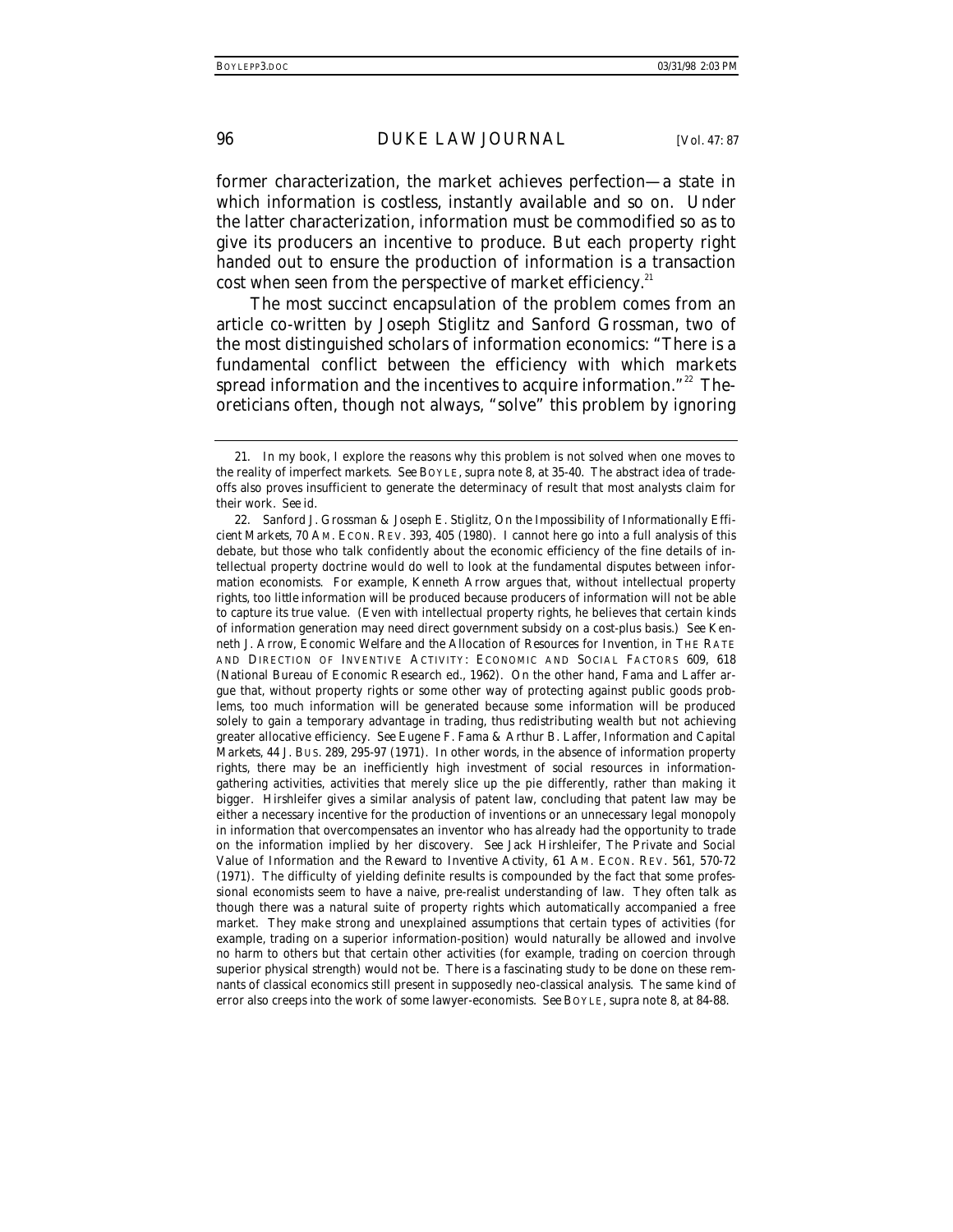it. They make a pre-theoretical classification, conventionally ascribing a certain problem to the realm of "efficiency problems" or "incentive problems," and then continue the discussion on that basis. Thus, for example, we tend to look at the field of intellectual property with a finely honed sensitivity to "public goods" problems that might lead to underproduction, while underestimating or failing to mention the efficiency costs and other losses generated by the very rights we are granting. $2<sup>23</sup>$ 

An alternative method for smoothing over the tensions in the policy analysis is to acknowledge the tension between efficiency and incentives, point out that there are some limitations imposed on intellectual property rights, to conclude that there are both efficiencypromoting and incentive-promoting aspects to intellectual property law, and then to imply that an optimal balance has been struck.<sup>24</sup> (This is rather like saying that because fishermen throw some fish back, we can assume over-fishing does not occur.) In general, I would claim that there is a tendency to think that intellectual property is a place to apply our "public goods/incentives" theory rather than our "anti-monopoly/free-flow of information" theory.<sup>25</sup> All by

<sup>23</sup>*. See* BOYLE, *supra* note 8, at 35-36.

<sup>24.</sup> Some arguments are more sophisticated. "In principle, there is a level of copyright protection that balances these two competing interests optimally . . . . We shall see . . . that various doctrines of copyright law, such as the distinction between idea and expression and the fair use doctrine, can be understood as *attempts* to promote economic efficiency . . . ." William M. Landes & Richard A. Posner, *An Economic Analysis of Copyright Law*, 18 J. LEGAL STUD. 325, 333 (1989) (emphasis added). Despite the qualifying phrases, one leaves the Landes and Posner article with the sense that copyright law has hit the appropriate balance between efficiency and incentives. This level of comfort with the current regime is to be compared with the open skepticism displayed by economists such as Hirshleifer. *See* Hirshleifer, *supra* note 22, at 572 (noting that patent protection may or may not be necessary in order to produce an appropriate incentive for invention). It will be interesting to watch the Supreme Court's attitude toward these issues over the next few years, given the identity of one of the original skeptics. *See* Stephen Breyer, *The Uneasy Case for Copyright: A Study of Copyright in Books, Photocopies, and Computer Programs*, 84 HARV. L. REV. 281 (1970).

<sup>25.</sup> In one sense, the current configuration of federal bureaucracies mirrors the tensions I have been describing in this Essay. The Federal Trade Commission and the Justice Department tend to view information issues from an efficiency perspective, accepting the need for economic incentives but remaining more skeptical about the monopoly effects of extensive intellectual property rights. *See* Christine A. Varney, Antitrust in the Information Age: Remarks Before the Charles River Associates Conference on Economics in Legal and Regulatory Proceedings 7-13 (May 4, 1995) (pre-distribution draft, on file with author) (perspective of a Federal Trade Commissioner). On the other hand, the Commerce Department—as well as the Clinton administration—takes a strong incentive-focused approach to most issues. *See* Pamela Samuelson, *The Copyright Grab*, WIRED, Jan. 1996, at 134, 135-36. As a result, the battle to regulate the information economy is a fascinating fusion of organizational persona, economic theory and political turf war.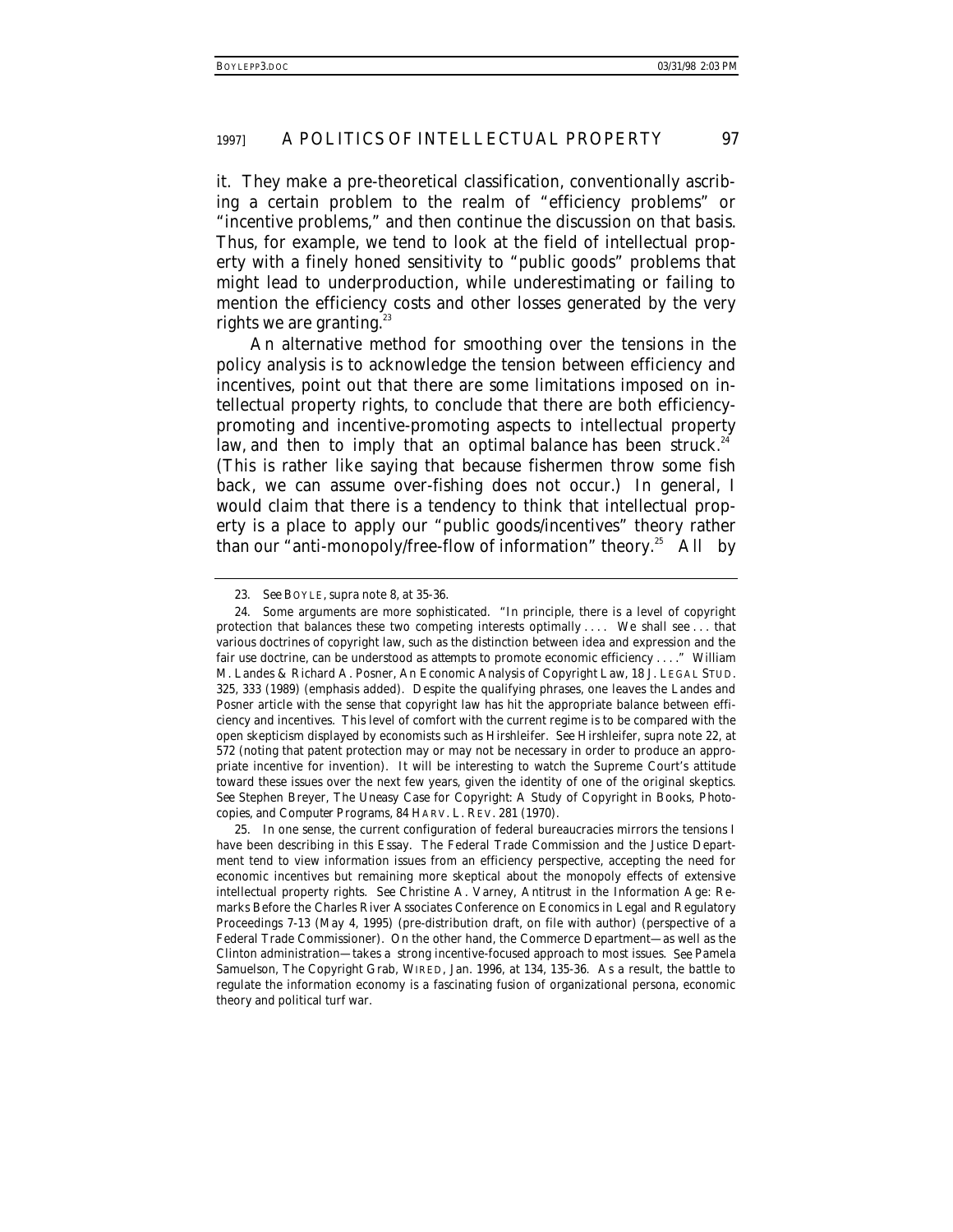itself, this tendency might push rhetoric and analysis towards more expansive property rights. That push is compounded, however, by two other factors.

First, courts are traditionally much less sensitive to First Amendment, free speech and other "free flow of information arguments" when the context is viewed as private rather than public, or property rather than censorship. Thus, for example, the Supreme Court will refuse to allow the state to ban flag burning, $^{26}$  but it is quite happy to create a property right in a general word such as "Olympic," and allow the word to be appropriated by a private party which then selectively refuses public use of the word. Backed by this statesponsored "homestead law for the English language,"<sup>27</sup> the United States Olympic Committee (USOC) has decreed that the handicapped may have their "Special Olympics," but that gay activists may not hold a "Gay Olympics."<sup>28</sup> The Court saw the USOC's decision not as state censorship, but as a mere exercise of its private property rights. (Emboldened, Chief Justice Rehnquist applied the same argument to the American flag.)<sup>29</sup>

Second, intellectual property rights are given only for "original" creation. But the idea of the original author or inventor implicitly devalues the importance of the raw materials with which any creator works—the rhetorical focus on originality tends to undervalue the public domain. After all, the novelist who, as Paul Goldstein puts it, "craft[s] out of thin air"<sup>30</sup> does not need a rich and fertile public domain on which to draw. The ironic result is that a regime which lauds and proposes to encourage the great creator, may in that process actually take away the raw materials which future creators need to pro-

*Johnson*, 491 U.S. at 429-30 (Rehnquist, C.J., dissenting) (citations omitted).

30. Paul Goldstein, *Copyright*, 38 J. COPYRIGHT SOC'Y OF THE U.S.A. 109, 110 (1991).

<sup>26</sup>*. See* Texas v. Johnson, 491 U.S. 397, 414-15, 420 (1989).

<sup>27.</sup> Felix S. Cohen, *Transcendental Nonsense and the Functional Approach*, 35 COLUM. L. REV. 809, 817 (1935), *reprinted in* THE LEGAL CONSCIENCE: SELECTED PAPERS OF FELIX S. COHEN 33, 42 (Lucy K. Cohen ed., 1970).

<sup>28</sup>*. See* San Francisco Arts & Athletics, Inc. v. United States Olympic Comm., 483 U.S. 522, 525-27 (1987).

<sup>29.</sup>

Only two terms ago, in *San Francisco Arts and Athletics, Inc. v. United States Olympic Committee*, the Court held that Congress could grant exclusive use of the word "Olympic" to the United States Olympic Committee. . . . As the Court stated, "when a word [or symbol] acquires value 'as the result of organization and the expenditure of labor, skill, and money' by an entity, that entity constitutionally may obtain a limited property right in the word [or symbol]." Surely Congress or the States may recognize a similar interest in the flag.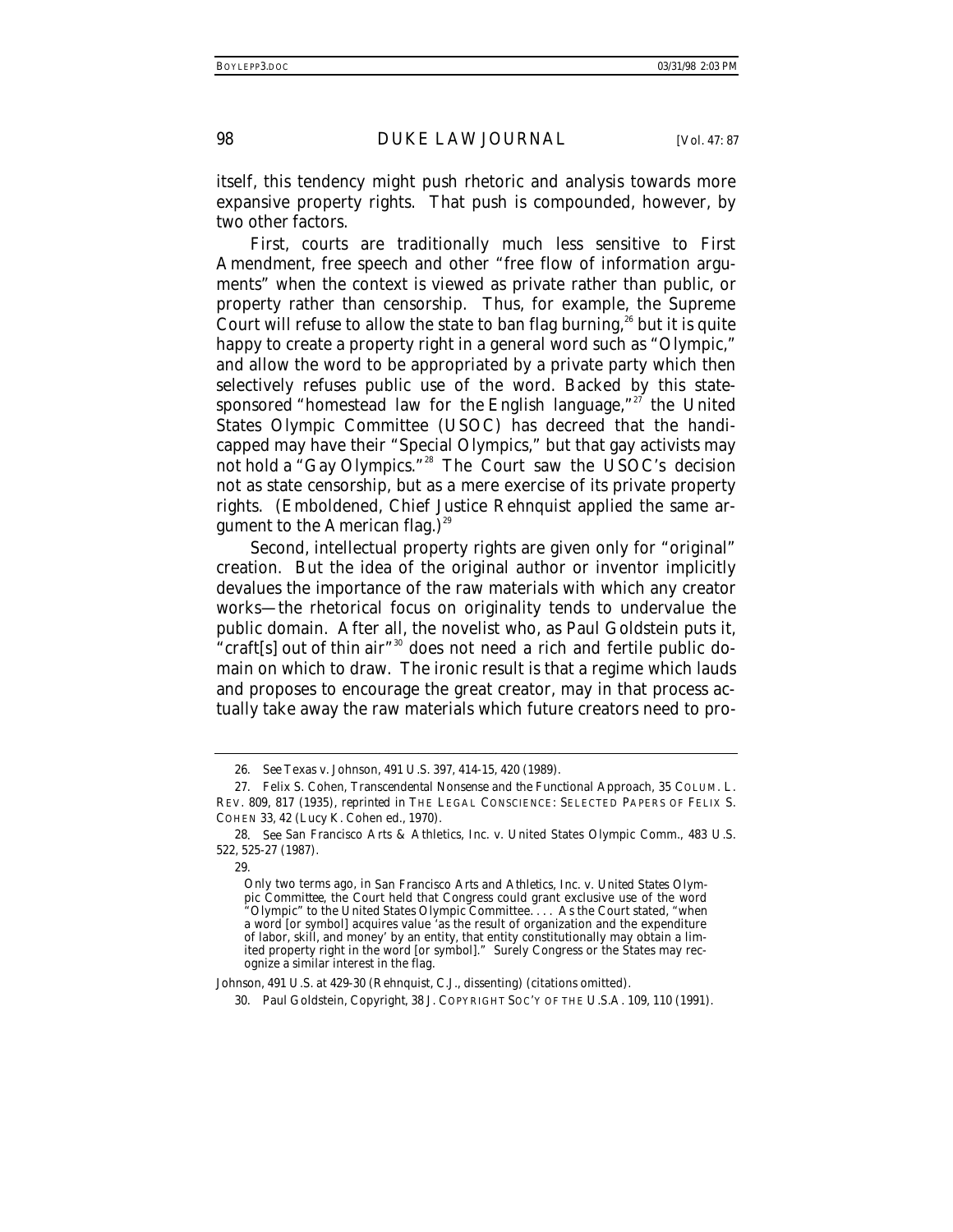duce *their* little piece of innovation. My book provides a lengthy discussion of this tendency, $31$  so I will not dwell on it here.

### TABLE 1

## TENSIONS IN AN INTELLECTUAL PROPERTY SYSTEM

| <b>Subject Matter</b>                                | Information.                                                                                                                                                                                                                                                   | Invention.                                                                                                                                                                                                                       |
|------------------------------------------------------|----------------------------------------------------------------------------------------------------------------------------------------------------------------------------------------------------------------------------------------------------------------|----------------------------------------------------------------------------------------------------------------------------------------------------------------------------------------------------------------------------------|
| <b>Economic</b>                                      |                                                                                                                                                                                                                                                                |                                                                                                                                                                                                                                  |
| <b>Perspective</b>                                   | Efficiency.                                                                                                                                                                                                                                                    | Incentives.                                                                                                                                                                                                                      |
|                                                      | <b>Transaction Costs.</b>                                                                                                                                                                                                                                      | <b>Public Goods Problems.</b>                                                                                                                                                                                                    |
| Paradigmatic                                         | Barriers to the free flow of                                                                                                                                                                                                                                   | Inadequate incentives for                                                                                                                                                                                                        |
| <b>Conception</b>                                    | information lead to the                                                                                                                                                                                                                                        | future production lead to the                                                                                                                                                                                                    |
| of Problems                                          | inhibition of innovation                                                                                                                                                                                                                                       | inhibition of innovation and                                                                                                                                                                                                     |
|                                                      | and inadequate circulation                                                                                                                                                                                                                                     | inadequate circulation of                                                                                                                                                                                                        |
|                                                      | of information.                                                                                                                                                                                                                                                | information.                                                                                                                                                                                                                     |
| Reward (if any)                                      |                                                                                                                                                                                                                                                                |                                                                                                                                                                                                                                  |
| for $\dots$                                          | Effort/Investment/Risk.                                                                                                                                                                                                                                        | Originality/Transformation.                                                                                                                                                                                                      |
| <b>View of the</b>                                   | Finite resources for future                                                                                                                                                                                                                                    | Infinite resources for future                                                                                                                                                                                                    |
| <b>Public Domain</b>                                 | creators.                                                                                                                                                                                                                                                      | creators.                                                                                                                                                                                                                        |
| Vision of the<br><b>Productive</b><br><b>Process</b> | Development based<br>on<br>existing material. "Poetry<br>can only be made out of<br>other poems; novels out of<br>other novels All of this<br>was much clearer before<br>the assimilation of litera-<br>to private<br>enter-<br>ture<br>$prise. \ldots$ " $32$ | Creation ex nihilo. "Copy-<br>right is about sustaining the<br>conditions of creativity that<br>enable an individual to craft<br>out of thin air an Appala-<br>chian Spring, a Sun Also<br>Rises, a Citizen Kane." <sup>33</sup> |
|                                                      | Free speech/Free circula-                                                                                                                                                                                                                                      | Property rights: the creator's                                                                                                                                                                                                   |
| <b>Normative</b>                                     | tion of ideas and informa-                                                                                                                                                                                                                                     | "natural" right, the reward                                                                                                                                                                                                      |
| <b>Starting Point</b>                                | tion.                                                                                                                                                                                                                                                          | for past creation, the incen-                                                                                                                                                                                                    |
|                                                      |                                                                                                                                                                                                                                                                | tive to produce again.                                                                                                                                                                                                           |

The tensions are arranged in two vertical sets. Each set is not intended to be a list of corollaries; indeed they are sometimes internally contradictory. Any particular portion of an information regime is likely to mix and match the columns, like a restaurant patron picking four from column B and one from column A. *Nevertheless*, the members of each column are most likely to be found in popular and scholarly discourse when linked to their vertical neighbors. The effect of focusing on invention is to make the items in the middle column either disappear or recede in importance.

<sup>31</sup>*. See* BOYLE, *supra* note 8, at 51-60.

<sup>32.</sup> NORTHROP FRYE, ANATOMY OF CRITICISM: FOUR ESSAYS 97 (1957).

<sup>33.</sup> Goldstein, *supra* note 30, at 110 (emphasis added).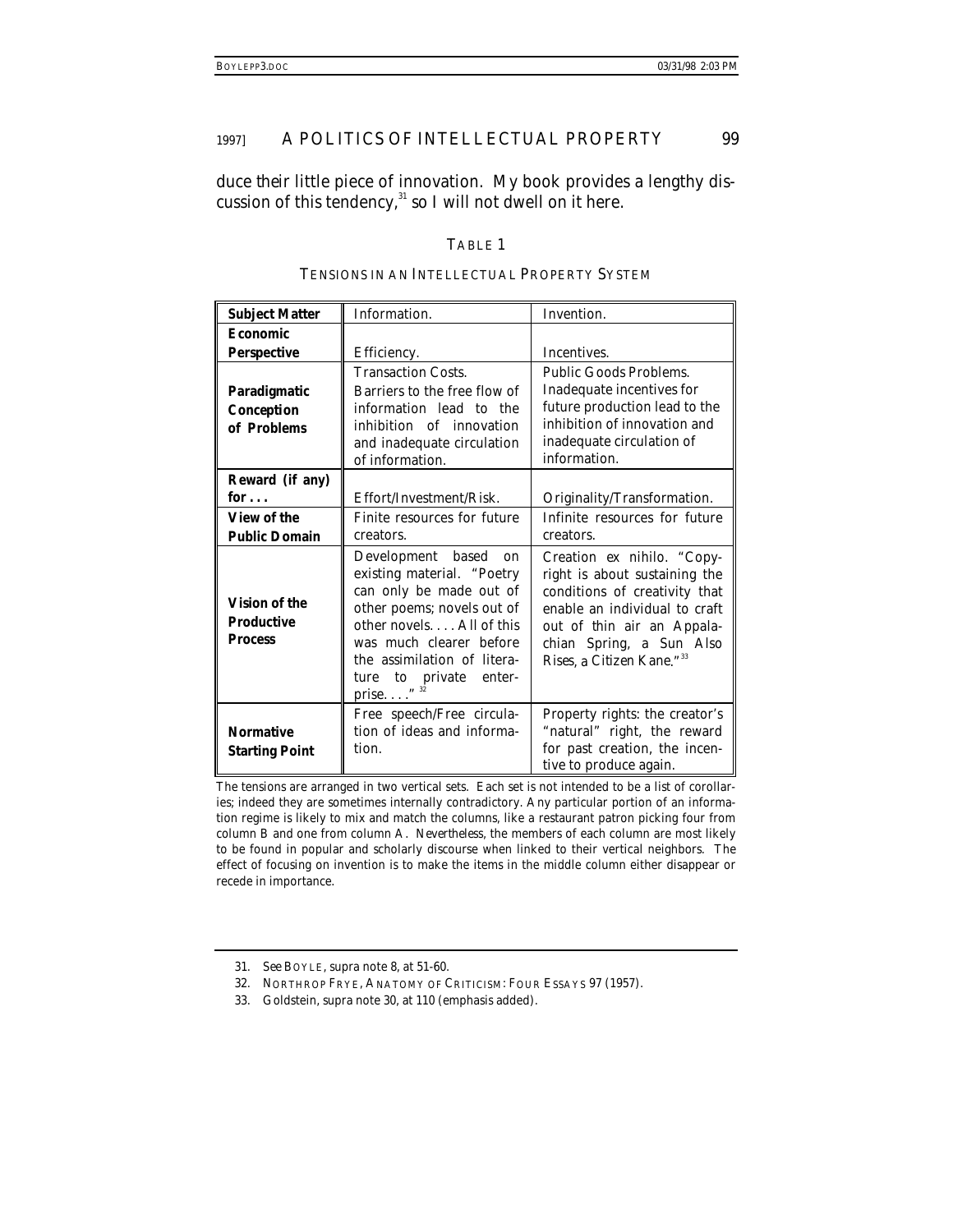## IV. A BRIEF CASE STUDY: COPYRIGHT ON THE NET

So much for the background. Now a brief case study. $34$  The difficulty in choosing a case is not in finding an example of intellectual property expansion, but in knowing which one to pick. The last few years have seen the expansion of first copyright and then patent to cover software, the patenting of life-forms and human genes, the extension of copyright term limits, and so on. Speaking not to the level of protection, but to the current conception of intellectual property law, it is interesting to note the recent legislative proposal that the Patent Office (and perhaps even the Copyright Office) should cease to be part of the government and should instead be converted to government corporations or "performance based organizations" which would be forced to pay greater attention to their "users" and might even be funded through user fees.<sup>35</sup> The idea that the rights-holders are the true "users" or "clients" of the office is a striking one. One might have thought that the Patent Office was supposed to represent the *public's* interest in the development of the useful and mechanical arts and physical sciences. On the international level, we have seen the General Agreement on Tariffs and Trade  $(GATT)^{36}$  used to turn intellectual property violations into trade violations, thus codifying a particular vision of intellectual property and sanctifying it with the label of "The Market."<sup>37</sup> The example that I will pick, however, is the

<sup>34.</sup> This section of the Essay is a revised version of the analysis provided in some of my earlier work. *See* James Boyle, *Sold Out*, N.Y. TIMES, Mar. 31, 1996, at E15 (opining that "robber barons are buying up the information age"); James Boyle, *Is Congress turning the Internet into an information toll road?*, INSIGHT, Jan. 15, 1996, at 24 (criticizing legislative proposals to expand intellectual property rights); BOYLE, *supra* note 8, at 135-39 (criticizing the Clinton administration's "White Paper" on its explication of the state of existing intellectual property law).

<sup>35</sup>*. See* Omnibus Patent Act of 1996, S. 1961, 104th Cong.; Morehead-Schroeder Patent Reform Act, H.R. 3460, 104th Cong. (1996).

<sup>36.</sup> General Agreement on Tariffs and Trade, Oct. 30, 1947, 61 Stat. A-11, T.I.A.S. 1700, 55 U.N.T.S. 194.

<sup>37.</sup> Employing child labor or violating environmental regulations will give a nation's industry what might seem to be an unfair competitive advantage, but will apparently not trigger trade sanctions under existing treaties. *See generally* North American Agreement on Labor Cooperation, Sept. 14, 1993, Can.-Mex.-U.S., pt. 5, 32 I.L.M. 1499, 1509-13 (1993) (setting out provisions for the resolution of international labor disputes); Robert Howse & Michael J. Trebilcock, *The Fair Trade-Free Trade Debate: Trade, Labor, and the Environment*, 16 INT'L REV. L. & ECON. 61, 62 (1996) (noting that the GATT/World Trade Organization framework does not allow the imposition of trade sanctions on nations that violate environmental or labor standards). However, refusing to accept and enforce a nation's vision of intellectual property law can be cause for international action. *See* J.H. Reichman, *Compliance with the TRIPS Agreement: Introduction to a Scholarly Debate*, 29 VAND. J. TRANSNAT'L L. 363, 367 (1996).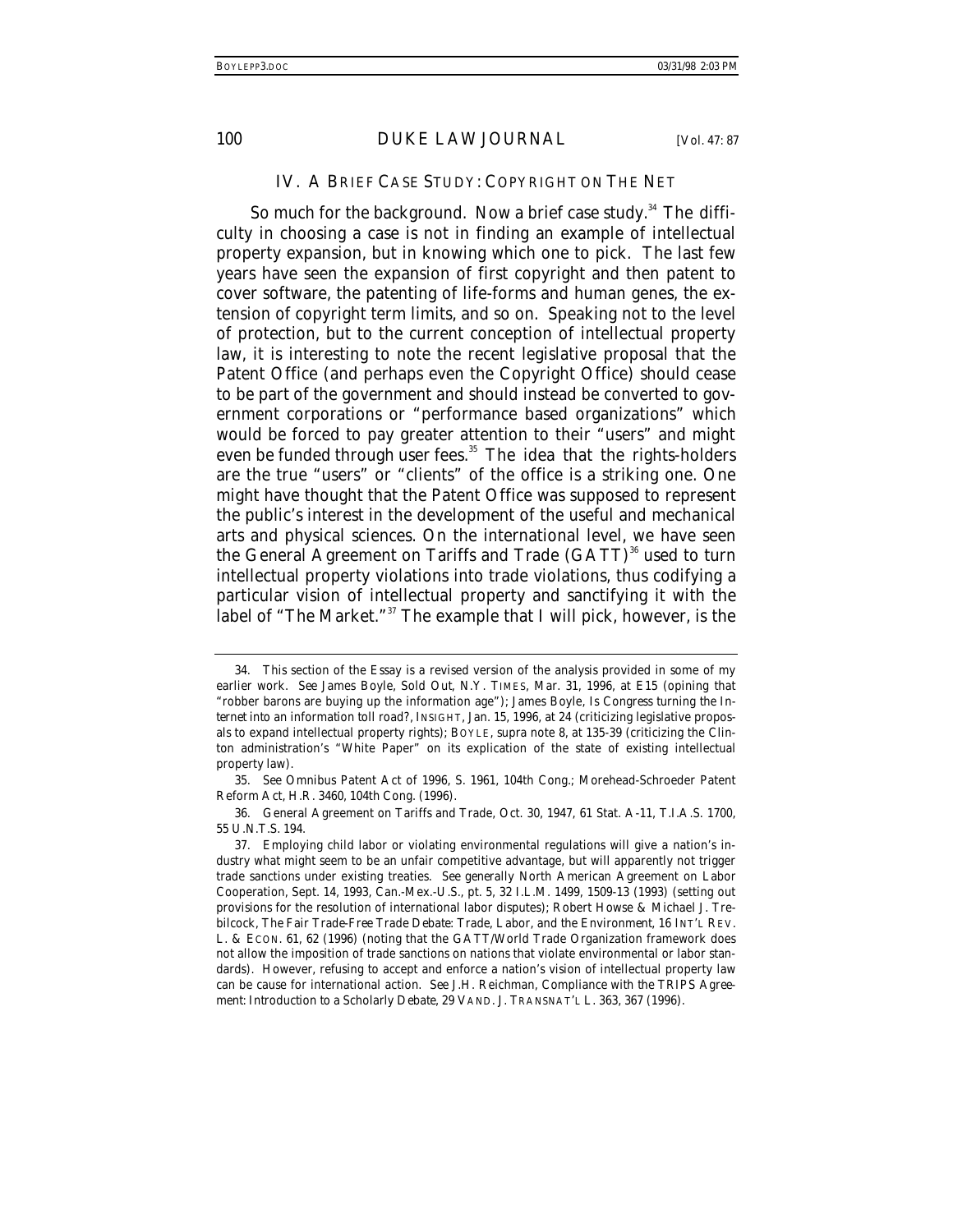Clinton administration's proposal for copyright on the Net, a document that provided the blueprint for the last two years of domestic and international regulatory efforts to expand intellectual property rights.

If the information society has an iconic form (one could hardly say an embodiment) it is the Internet. The Net is the anarchic, decentralized network of computers that provides the main locus of digital interchange. While Vice President Gore, the Commerce Department and the National Telecommunications and Information Administration were *planning* the "information superhighway" the Net was *becoming* it. Accordingly, if the government produced a proposal that laid down the ground rules for the information economy, that profoundly altered the distribution of property rights over this extremely important resource and that threatened to "lock in" the power of current market leaders, one would expect lawyers, scholars and the media to pay a great deal of attention.

Nothing could be further from the truth. The appearance of the Clinton administration's "White Paper"<sup>38</sup> on intellectual property on the National Information Infrastructure produced almost no press reaction. The same was true of the introduction and eventual stalling of the White Paper's legislative proposals in both the House and the Senate.<sup>39</sup> Slightly more attention was paid when the administration transferred its efforts to the international arena, reintroducing key elements of the failed legislation as treaty proposals at the World Intellectual Property Organization (WIPO) conference in Geneva. The administration even added a new "database" proposal<sup>40</sup> that would have created an entirely novel (and probably unconstitutional) right to own *facts*. That right would have been effectively permanent and would not have been restrained by the traditional limitations of copyright law, such as fair use. This proposal, with its potentially devastating effects on research and free speech, and its offer of a potent new tool of private censorship, drew fire from the research estab-

<sup>38.</sup> INFORMATION INFRASTRUCTURE TASK FORCE, INTELLECTUAL PROPERTY AND THE NATIONAL INFORMATION INFRASTRUCTURE: THE REPORT OF THE WORKING GROUP ON INTELLECTUAL PROPERTY RIGHTS (1995) [hereinafter WHITE PAPER].

<sup>39.</sup> H.R. 2441, 104th Cong. (1995), and S. 1284, 104th Cong. (1995), eventually stalled because of intense resistance from a variety of groups, including internet service providers, computer companies which embrace "open systems," teachers, scientists, and civil libertarians.

<sup>40</sup>*. See* World Intell. Prop. Org., Basic Proposal for the Substantive Provisions of the Treaty on Intellectual Property in Respect of Databases to Be Considered by the Diplomatic Conference (visited Nov. 20, 1997) <http://www.wipo.int:80/eng/diplconf/6dc\_all.htm>.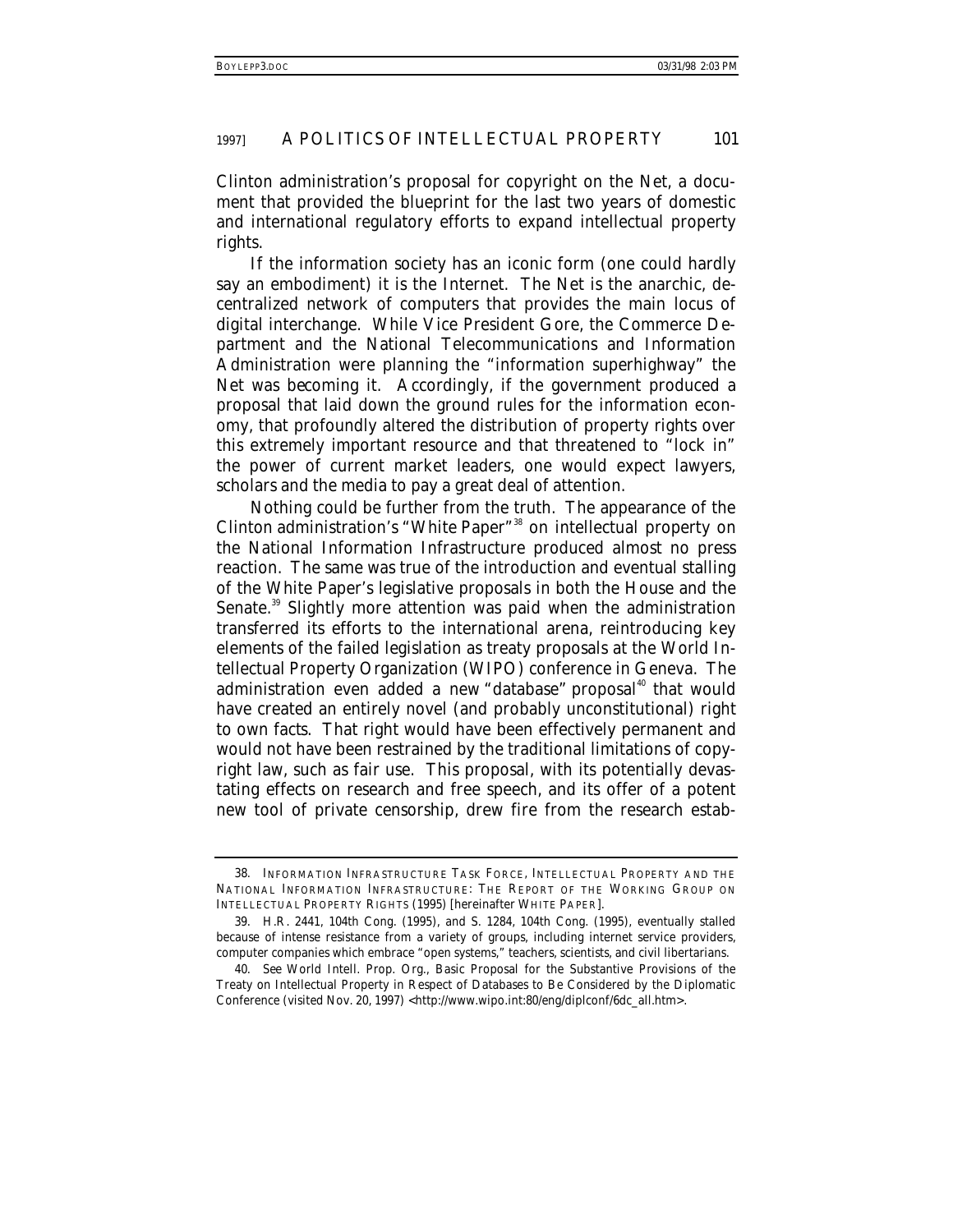lishment, civil liberties groups and even—embarrassingly for its proponents—from the database industry it was designed to protect.<sup>41</sup> For a moment, public attention was focused on the extraordinary privatization of the public domain being carried out in the name of incentives. (Notably, the database proposal's potential restrictions on access to sports statistics generated the most heated opposition against it.) $42$ 

Eventually, the United States abandoned the proposed database treaty and, baseball scores being safe, public attention subsided once more. The legislative debate has now shifted to the legislation implementing the WIPO Copyright treaty, which reiterates all the key elements of the expansive intellectual property agenda that were first laid out in the White Paper.<sup>43</sup> If one wishes to understand the lacunae and blind-spots in our current discourse of intellectual property, it is to this document that one should turn.

Elsewhere, I and many others have written about the problems with the White Paper's account of current law, its distressing tendency to misstate, minimize or simply ignore contrary cases, policy and legislative history, and its habit of presenting as settled that which is in fact a matter of profound dispute.<sup>44</sup> There have also been

44*. See generally* James Boyle, *Intellectual Property Policy Online: A Young Person's*

<sup>41</sup>*. See* Letter from Jean Cantrell, Director, Government and Industry Affairs, Dun & Bradstreet, to Carmen Guzman Lowry, Associate Commissioner for Governmental and International Affairs, United States Patent and Trademark Office (Nov. 22, 1996) (on file with the *Duke Law Journal*), *available at* <http://www.public-domain.org/database/db.html>.

<sup>42.</sup>

James Love of the Consumer Project on Technology, a Ralph Nader organization that has been tracking the proposed treaty, said public opinion against the plan was galvanized when it became apparent that the treaty would affect the dissemination of sports statistics. If the treaty became law, Love said, newspapers could be required to obtain a license from the professional sports organizations to print box scores, and baseball card companies would have to obtain permission from Major League Baseball to list batting averages, earned run averages and other statistics on players' cards. The PTO received 700-800 comments on the sports statistics issue alone, Love said.

*Database Protection Plan Defeated in Geneva, But it May Return in 1997*, SOFTWARE L. BULL., Jan. 1997, at 8; *see also* Jonathan Gaw, *Locked up? Databases Are Focus in Debate over Intellectual Property*, STAR TRIB. (Minneapolis), Dec. 1, 1996, at 1D (noting that the treaty would allow Major League Baseball to collect fees from persons who post box scores on the Web); David Post, *Trying to Stake a Claim on Information*, RECORDER, Feb. 27, 1997, at 4 (noting that restricted access to professional sports statistics is but "the tip of a very large iceberg").

<sup>43.</sup> Unlike the administration's proposed implementing legislation for the 1996 WIPO Copyright and Performances and Phonograms Treaties, the implementing scheme proposed by Senator John Ashcroft does not attempt to read the White Paper's version of the law into the language of the treaty. *Compare* H.R. 2281, 105th Cong. (1997), *and* S. 1121, 105th Cong. (1997), *with* S. 1146, 105th Cong. (1997) (Ashcroft bill).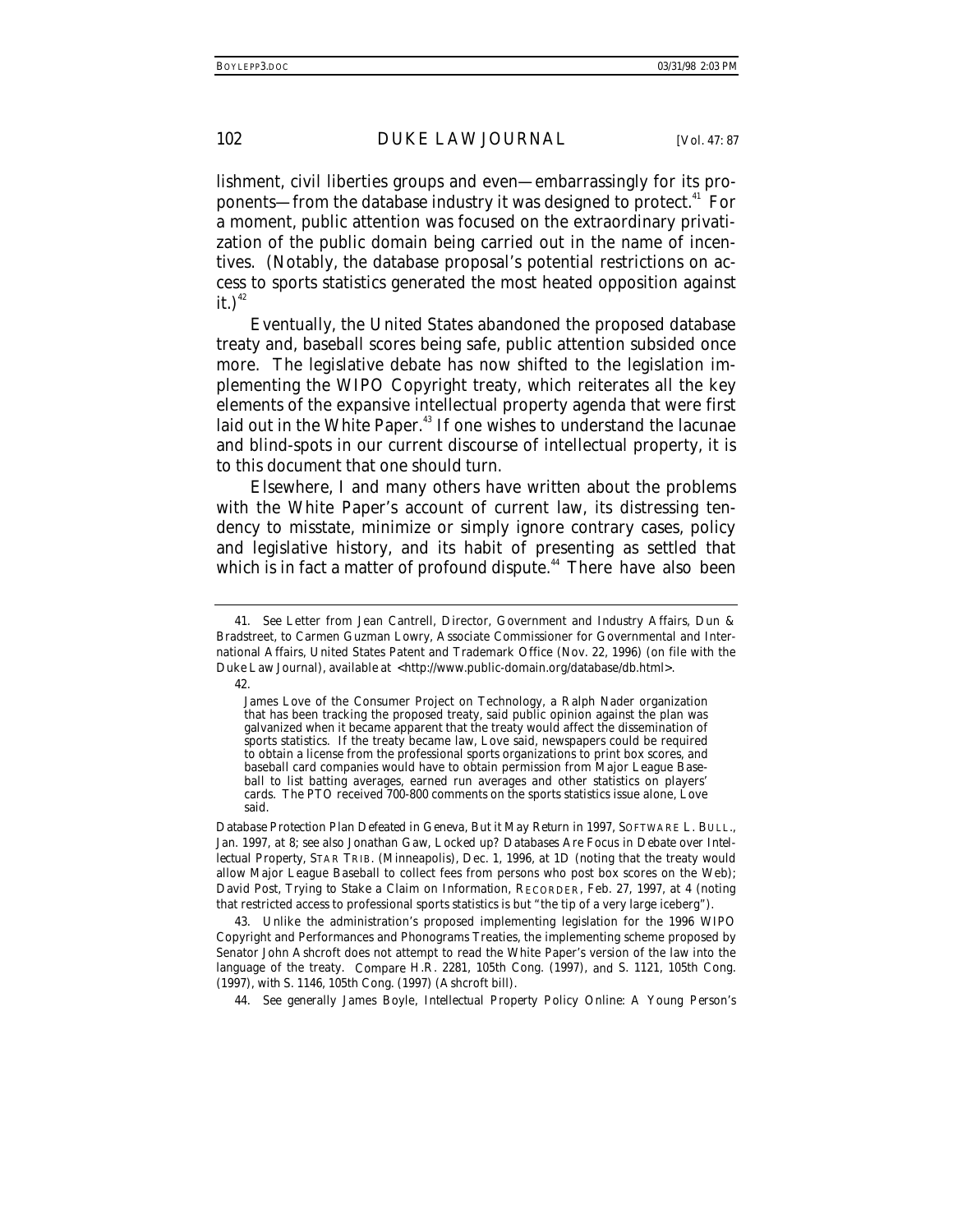thoughtful analyses of some of the potential negative *effects* of the White Paper and its implementing legislation, focusing particularly on the consequences for libraries, for software innovation, and for privacy.45 Defenders of the White Paper have argued that its proposals are necessary to protect content on, and encourage fuller use and faster growth of, the Net. $46$ 

From my point of view, however, the really depressing thing

45*. See, e.g*., Niva Elkin-Koren, *Copyright Law and Social Dialogue on the Information Superhighway: The Case Against Copyright Liability of Bulletin Board Operators*, 13 CARDOZO ARTS & ENT. L.J. 345, 349 (1995) (analyzing the problems created by applying copyright law in a digitized environment); Andrea Lunsford & Susan West Schantz, *Copyright Bill Pending in Congress Threatens Free Exchange on Internet*, COLUMBUS DISPATCH, Mar. 26, 1996, at 7A (discussing potential winners and losers of proposed Copyright Act of 1995); David Post, *New Wine, Old Bottles: The Evanescent Copy*, AM. LAW., May 1995, at 103, 103 (discussing the effects of technology on copyright laws); Pamela Samuelson, *The NII Intellectual Property Report*, COMM. ACM, Dec. 1994, at 21, 21 (exploring how the White Paper misrepresents the current state of copyright law and upsets the longstanding balance between public interest and publisher interests); Evan St. Lifer & Michael Rogers, *NII White Paper Has Libraries Concerned About Copyright*, LIBR. J. NEWS, Oct. 1, 1995, at 12, 12, 13 (noting the concerns of libraries in regard to copyright regulations proposed in NII White Paper); Vic Sussman, *Copyright Wrong? A Fight Brews over Who Gets to Own the Future*, U.S. NEWS & WORLD REP., Sept. 18, 1995, at 99 (summarizing concerns created by NII White Paper). Many of these points were also made in testimony. *See Intellectual Property and the National Information Infrastructure: Public Hearing Before the White House Information Infrastructure Task Force* (visited Nov. 20, 1997) <gopher://sunbird.usd.edu:70/11/Academic%20Divisions/School%20of%20Law /NII%20Working%20Group%20on%20Intellectual%20Property/Testimony/Testimony%20of %20Prof.%20Jessica%20Litman> (testimony of Jessica Litman, Professor of Law, Wayne State Univ.); *Comments of Professor Mary Brandt Jensen, University of South Dakota School of* Law (visited Nov. 20, 1997) <gopher://sunbird.usd.edu:70/00/Academic%20Divisions/School% 20of%20Law/NII%20Working%20Group%20on%20Intellectual%20Property/Comments/Co mments%20of%20%20Professor%20Mary%20Brandt%20Jensen>; *Comments of Professor Neil Netanel and Professor Mark Lemley*, *University of Texas School of Law* (visited Nov. 20, 1997 ) <gopher://sunbird.usd.edu:70/11/Academic%20Divisions/School%20of%20Law/NII%20 Working%20Group%20on%20Intellectual%20Property/Comments/Comments%20of%20Pro fs.%20Neil%20Netanel%20%26%20Mark%20Lemley>.

46*. See* Ginsburg, *supra* note 44, at 1482-83, 1492-99.

*Guide*, 10 HARV. J.L. & TECH. 47, 58-111 (1996) and sources cited therein. This tendency contrasts unfavorably with the most thoughtful defense of the White Paper, which argued that its protections would be necessary to put "Cars on the 'Information Superhighway'" but which was careful to acknowledge that some of the White Paper's legal theories were controversial, and then defended them on their own terms rather than offering them as propositions so obvious they needed no defense. *See* Jane C. Ginsburg, *Putting Cars on the "Information Superhighway:" Authors, Exploiters, and Copyright in Cyberspace*, 95 COLUM. L. REV. 1466, 1476 nn.39 & 41 (1995) (defending the White Paper's embrace of the RAM copy theory but pointing out that this approach has been "questioned or even strongly criticized"); *see also* Jessica Litman, *The Exclusive Right to Read*, 13 CARDOZO ARTS & ENT. L.J. 29, 30, 41-49 (1994) (noting that an early draft characterized its recommendations as "minor clarifications of well-settled principles," but arguing that these recommendations would, in fact, "amount to a radical recalibration of the intellectual property balance").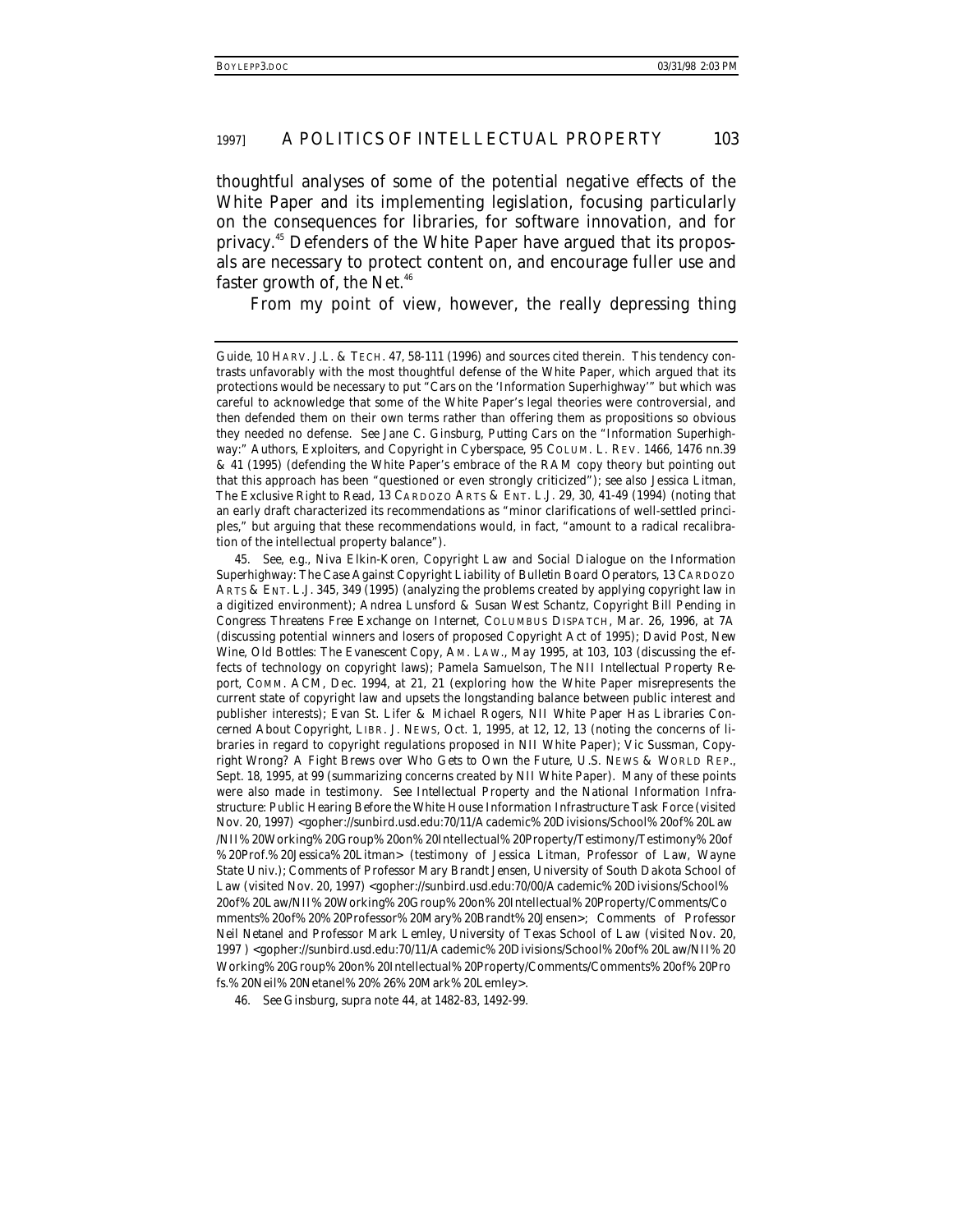about the report is that it fails to accomplish its stated goal: it never examines what level of intellectual property rights would be necessary in cyberspace. It fails in a way that is both revealing and disturbing. The problem isn't simply its tendency to give a pro-author account of the existing law. Even if the White Paper's summary of intellectual property law were accurate, there might well be reasons why a different level of protection might be appropriate in the digital environment. The real problem is that the White Paper does not try to weigh both the benefits and the costs of the Net to content providers, or the changes that network economics brings to the analysis of public goods. For example, the global reach and ease of access that the Net offers clearly facilitate illegitimate copying. But these factors also cut down enormously on advertising and on the costs of distribution, potentially yielding a higher percentage return for a lower level of investment. Thus, while some producers might require a high level of intellectual property rights, others could produce an adequate return with a lower level of protection and thus have incentive to continue production in the future.

Some "digital products" require enormous investments of time and energy, are of lasting value, require no "tied" subsidiary services to make them work, and can be copied for pennies. Others require little investment precisely because of their digital nature. These products do not require extensive research and development or can be protected by a variety of means. For example, producers can deny access to certain users (databases and search engines); they can preemptively release "demo" or partially disabled shareware versions (DOOM); they can reap the benefits of being first to market; they can rely on "tying arrangements" such as help lines, technical assistance or paid advertising (Netscape) and so on. The point is that the digital environment is *complicated*; the same technical factors that make copying easier also yield other ways for producers to recover their investments, or to encourage further innovation. Rather than take these complexities seriously, the White Paper simply assumes that on the Net, a right-holder needs all the rights available outside the Net, plus some new ones as well. To the point that there are multiple ways for producers to secure an adequate return on their investment of time and ingenuity, the White Paper opines weakly that not everyone will choose to exercise the rights the report proposes to give them.<sup>47</sup> This is rather like responding to the argument that a

<sup>47</sup>*. See* WHITE PAPER, *supra* note 38, at 15-17.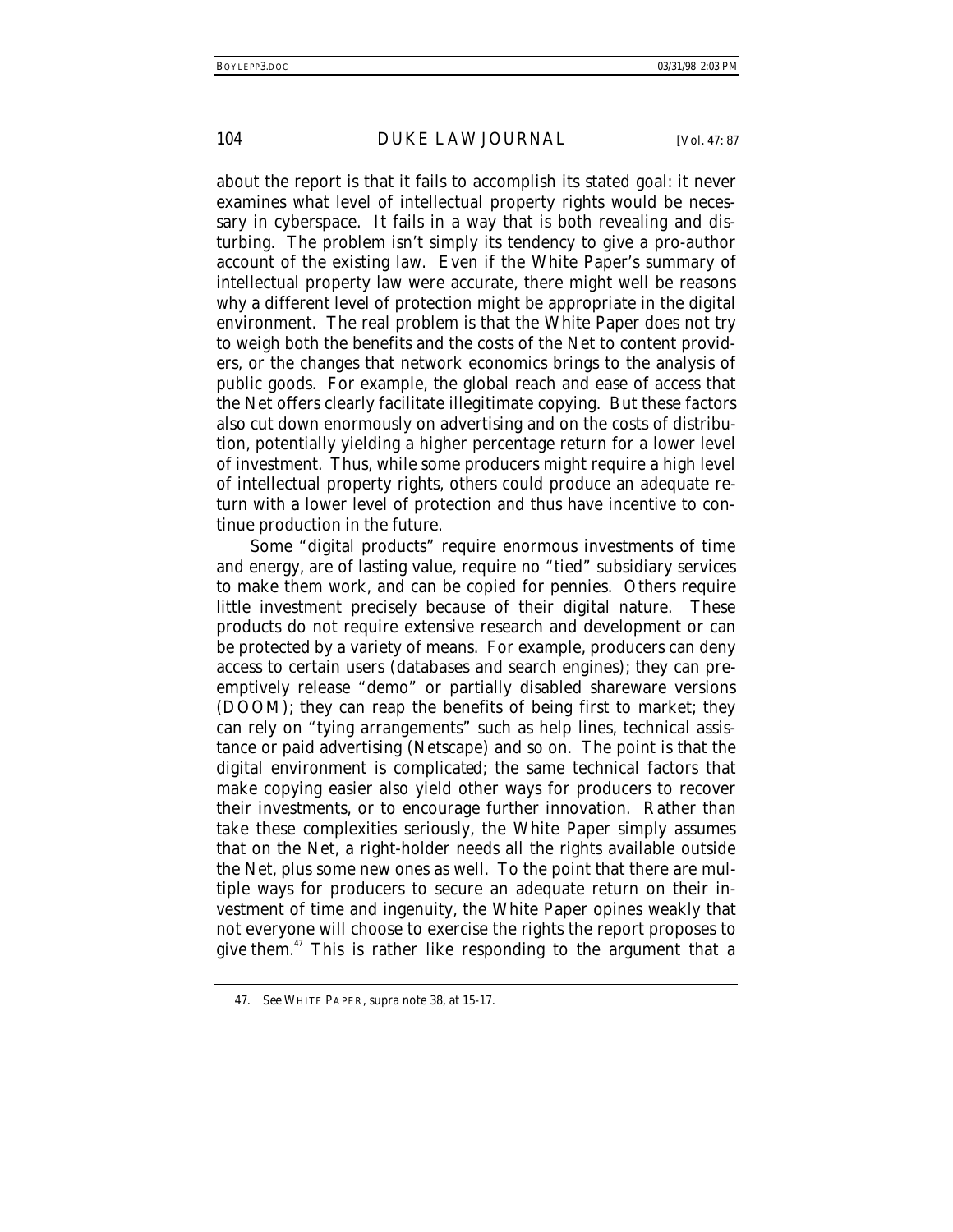capital gains tax cut is not necessary to stimulate investment with the rejoinder that some investors may decide to give the extra money to charity. Yes, it may happen, but that doesn't go to the question of whether the change was necessary in the first place.

More important than the individual positions taken, however, are the logical fallacies and baseline errors with which the White Paper is riddled. Intellectual property rights are limited monopolies conferred in order to produce present and future public benefit. For the purposes of achieving those goals, the "limitations" on the right are just as important as the grant of the right itself. To put it more accurately, since there is no "natural" absolute intellectual property right, the doctrines which favor consumers and other users, such as fair use, are just as much a part of the basic right as the entitlement of the author to prevent certain kinds of copying. Even the source of the Congress's authority in intellectual property matters—Article 1, Section 8, clause 8 of the Constitution—mentions two limitations on intellectual property rights. The first is functional: "To promote the Progress of Science and useful Arts . . . ." The other is temporal: "[B]y securing for limited Times to Authors and Inventors the exclusive Right to their respective Writings and Discoveries[.]"<sup>48</sup> Thus, intellectual property is a particularly inappropriate area to talk about property rights as if they were both natural and absolute.

Yet this the White Paper does with a dogged consistency and an unlikely passion. Observe in the following quotation how the White Paper first sets up its own inflated idea of intellectual property as the baseline, then implies that right-holders actually have an absolute property right *in the continuation of that level of protection*. Amazingly, the "limitations" that define intellectual property rights instead become a "tax" on right-holders.

Some participants have suggested that the United States is being divided into a nation of information "haves" and "have nots" and that this could be ameliorated by ensuring that the fair use defense is broadly generous in the NII context. The Working Group rejects the notion that copyright owners should be taxed—apart from all others—to facilitate the legitimate goal of "universal access."<sup>49</sup>

Of course, given the goals of copyright law, it would have made just as much sense if the argument had been reversed, taking the fair

<sup>48.</sup> U.S. CONST. art I, § 8, cl. 8.

<sup>49.</sup> WHITE PAPER, *supra* note 38, at 84.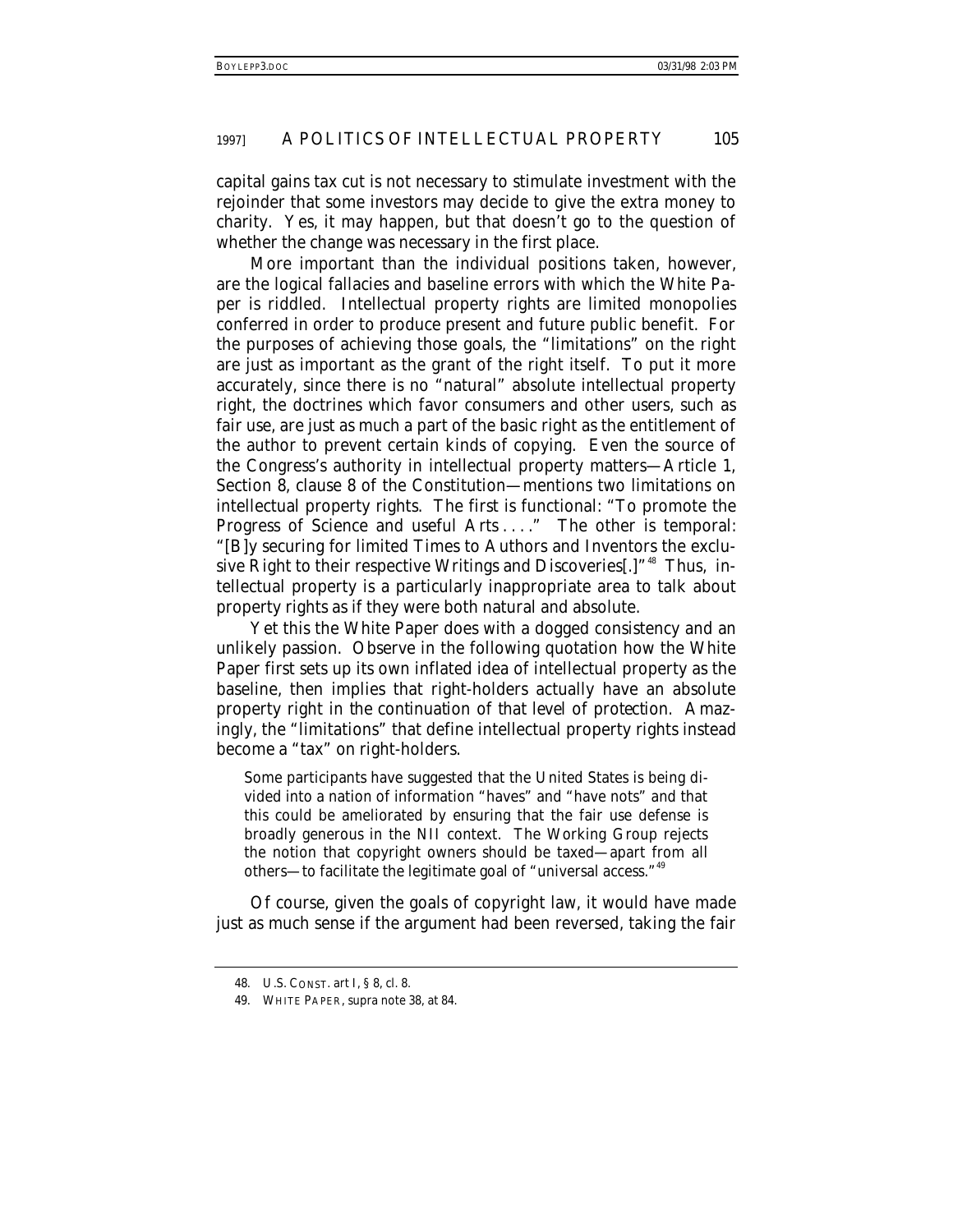use rights of users and consumers as the baseline. The White Paper wants to give expansive intellectual property rights because it believes, wrongly in my view, that this is the best way to encourage private companies to fund the construction of the information superhighway. In response, a more skeptical Working Group might have said:

Some reports have suggested that the difficulties of encouraging companies to develop the National Information Infrastructure could be ameliorated by ensuring that intellectual property rights are broadly generous and fair use rights are curtailed in the NII context. The Working Group rejects the notion that consumers, future creators and other holders of fair use rights should be taxed—apart from all others—to facilitate the legitimate goal of encouraging investment in the information superhighway.

The White Paper not only illustrates the pervasive power of baseline fallacies in information economics, it also shows how the "original author" vision downplays the importance of fair use and thus encourages an absolutist rather than a functional idea of intellectual property. In a footnote to the passage quoted above, the Working Group explains further:

The laws of economics and physics protect producers of equipment and tangible supplies to a greater extent than copyright owners. A university, for example, has little choice but to pay to acquire photocopy equipment, computers, paper and diskettes. It may, however, seek subsidization from copyright owners by arguing that its copying and distribution of their works should, as a fair use, not be compensated. $50$ 

This explanation completes the picture presented above. Fair use rights are a subsidy sought by universities. But wait a minute. Even if the *only* goal of intellectual property law was to encourage future innovation and information production, this argument would be fallacious. Future creators need some raw material to work *with*, after all. Fair use is one important method of providing that raw material. It can also be seen as part of the implicit quid pro quo of intellectual property: We will give you this extremely valuable legal monopoly, backed with state power and enforced through the courts (and by the FBI); in return, we will design the contours of your right so as to encourage a variety of socially valuable uses. The White Paper wants to

<sup>50</sup>*. Id*. at 84 n.266.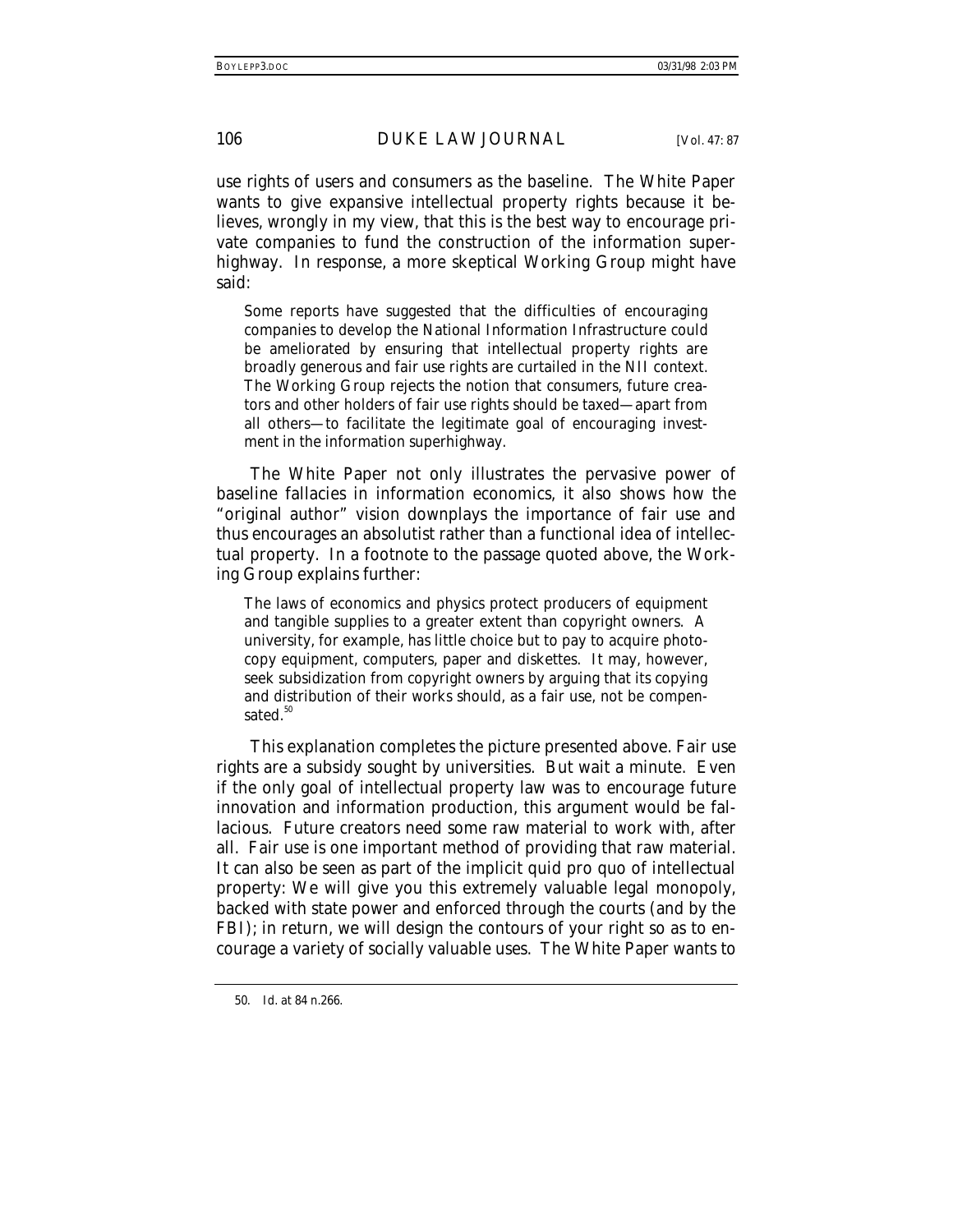give copyright holders the *quid* while claiming that the *quo* is a tax, or a forced subsidy. Only the unfamiliarity of intellectual property conceals the ludicrousness of the argument. It's as if a developer had negotiated a fat package of cash grants and tax breaks as the price of building a new stadium in Washington, D.C. and then wanted to claim the benefits of the deal while insisting that to make him fulfill his side of the bargain would be to confer a "subsidy" on the city. $51$ 

The press reaction to the White Paper was respectful, but not terribly insightful. Obviously at a loss as to whom to contact, the reporters got reactions from the Business Software Alliance, the recording industry and the publishers' lobbyists. Surprisingly enough, all these groups felt that this was a fine document, the result of meticulous analysis, and a good basis for the future. Only later did the press begin to contact those who would be negatively affected by the proposed changes: libraries, on-line service providers, teachers and so on.

The coverage in the media demonstrated two vital things about the future of intellectual property. First, in the field of intellectual property, it is still possible to get away with arguments which, if made about any other area of regulation, would arouse howls of derision or at least well-informed skepticism; compare press reactions to proposals for a flat-tax or arguments that property owners should be compensated for the costs of complying with environmental regulations. Second, the press and the public simply have no idea of the likely "sides" or "interests" involved in such a decision. If a labor law is passed, the *Washington Post* doesn't only call the Chamber of Commerce; on environmental issues they don't only call the Sierra Club. Yet on intellectual property issues, they only call the largest property holders. The idea that startup software developers, academics, librarians, civil libertarians and so on might have a distinct perspective on these issues simply hasn't emerged into popular consciousness.

<sup>51.</sup> Generally such arguments turn on disagreements over the current law baseline from which "subsidies" or "taxes" are calculated. The remarkable thing about passages in the White Paper such as the one quoted above is that they suggest that any fair use rights would constitute a subsidy to users. Not all of the White Paper's discussion is this extreme, however. Some of the debate still turns on differences of opinion about the meaning of fair use jurisprudence. I have discussed the deficiencies in the White Paper's account of current law elsewhere. *See* James Boyle, *The Debate on the White Paper* (visited Aug. 19, 1997) <http://www.harvnet.harvard.edu/online/moreinfo/boyledeb.html>.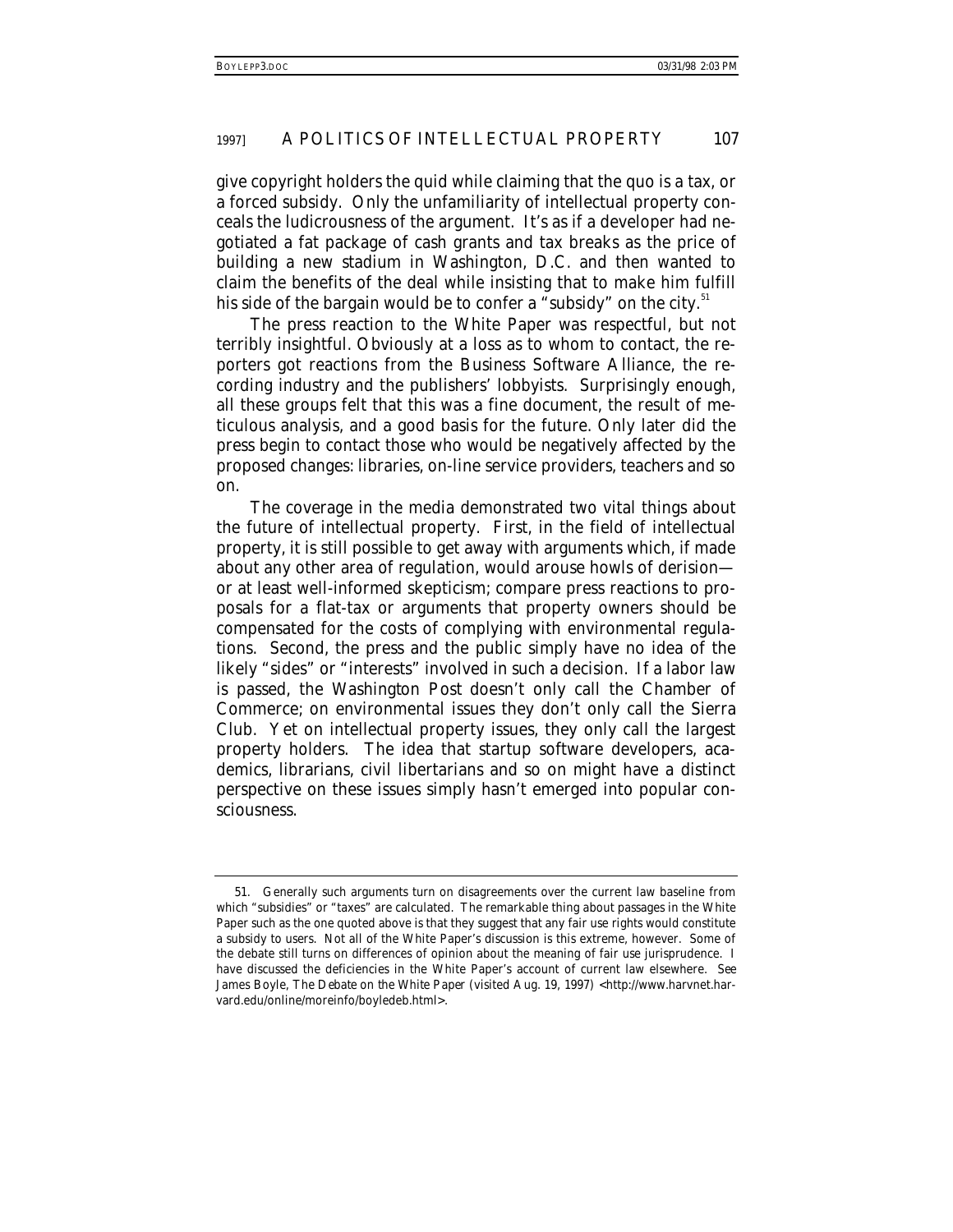### V. THE ANALOGY TO ENVIRONMENTALISM

Assume for a moment that we need a politics of intellectual property. Go further for a moment, and accept the idea that there might be a special need for a politics to protect the public domain. What might such a politics look like?

Right now, it seems to me that, in a number of respects, we are at the stage that the American environmental movement was at in the 1950s or 1960s. At that time, there were people—supporters of the park system, hunters, birdwatchers and so on—who cared about what we would now identify as "environmental" issues. In the world of intellectual property we now have start-up software engineers, libraries, appropriationist artists, parodists, biographers, biotech researchers, and others. In the 1950s, there were flurries of outrage over particular environmental crises, such as proposals to build dams in national parks. In later years, the public was shocked by burning rivers and oil spills. In the world of intellectual property, we currently worry about Microsoft's allegedly anti-competitive practices, the uncertain ethics of patenting human genes, and the propriety of using copyright to silence critics of the Church of Scientology. We are notably lacking two things, however. The first is a theoretical framework, a set of analytical tools with which issues should be analyzed. The second is a perception of common interest among apparently disparate groups, a common interest which cuts across traditional oppositions. (Hunter vs. Birdwatcher, for example.)

What kinds of tools am I talking about? Crudely speaking, the environmental movement was deeply influenced by two basic analytical frameworks.<sup>52</sup> The first was ecology, the study of the fragile,

Zygmunt J.B. Plater, *From the Beginning, a Fundamental Shift of Paradigms: A Theory and Short History Of Environmental Law*, 27 LOY. L.A. L. REV. 981, 981-82 (1994). I would replace Coase with A.C. Pigou, and mention Aldo Leopold as well as Carson, but otherwise agree with the above account. Focusing on Leopold emphasizes the extent to which environ-

<sup>52.</sup> Although this may be an oversimplification, it does not seem to be a controversial oversimplification:

First, the basic analytical approach and policy values underlying environmental law came from a fundamental paradigm shift born of Rachel Carson in 1961, perhaps assisted unwittingly by Ronald Coase, redefining the scope of how societal governance decisions should be made. What we might call the Rachel Carson Paradigm declared that, although humans naturally try to maximize their own accumulation of benefits and ignore negative effects of their actions, a society that wishes to survive and prosper must identify and take comprehensive account of the real interacting consequences of individual decisions, negative as well as positive, whether the marketplace accounts for them or not. Attempts to achieve such expanded accountings, as much as anything, have been the common thread linking the remarkable range of issues that we call environmental law.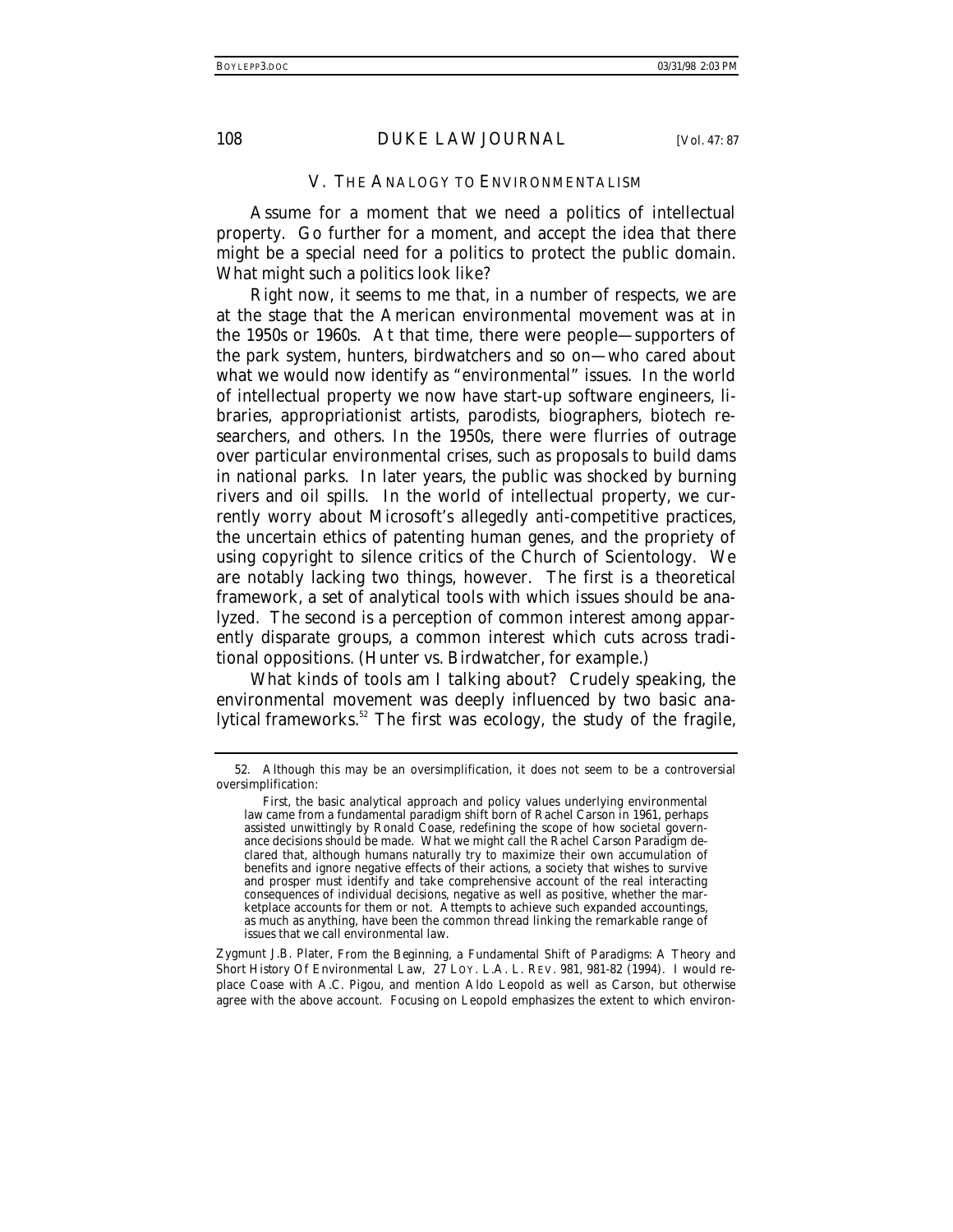complex and unpredictable interconnections between living systems. The second was welfare economics, which revealed the ways in which markets can fail to make economic actors internalize the full costs of their actions. The combination of the two ideas yielded a powerful and disturbing conclusion. Markets would *routinely* fail to make economic actors internalize their own costs, particularly their own environmental costs. This failure would *routinely* disrupt or destroy fragile ecological systems, with unpredictable, ugly, dangerous, and possibly irreparable consequences. These two types of analysis pointed to a *general* interest in environmental protection, and thus helped to build a large constituency that supported governmental efforts to that end. The duck hunter's efforts to preserve wetlands as a species habitat turn out to have wider functions in the prevention of erosion and the maintenance of water quality. The decision to burn coal rather than gas for power generation may impact everything from forests to fisheries.

Of course, it would be silly to think that environmental policy was fueled only by ideas rather than by more immediate desires. As former EPA director William Ruckelshaus put it, "[w]ith air pollution there was, for example, a desire of the people living in Denver to see the mountains again. Similarly, the people living in Los Angeles had a desire to see one another."<sup>53</sup> Funnily enough, as with intellectual property, changes in communications technology also played a role:

In our living rooms in the middle sixties, black and white television went out and color television came in. We have only begun to understand some of the impacts of television on our lives, but certainly for the environmental movement it was a bonanza. A yellow outfall flowing into a blue river does not have anywhere near the impact on black and white television that it has on color television; neither does brown smog against a blue sky.<sup>34</sup>

Nevertheless, the disciplines of ecology and welfare economics were extremely important for the environmental movement. They helped to provide substance to its agenda, to reconstruct its rhetoric.

mentalism was driven by a belief that the economic valuation and "commodification" of environmental resources was not only incomplete but actually *unethical*. *See* ALDO LEOPOLD, A SAND COUNTY ALMANAC 210-14 (1949).

<sup>53.</sup> William D. Ruckelshaus, *Environmental Protection: A Brief History of the Environmental Movement in America and the Implications Abroad*, 15 ENVTL. L. 455, 457 (1985).

<sup>54</sup>*. Id*. at 456.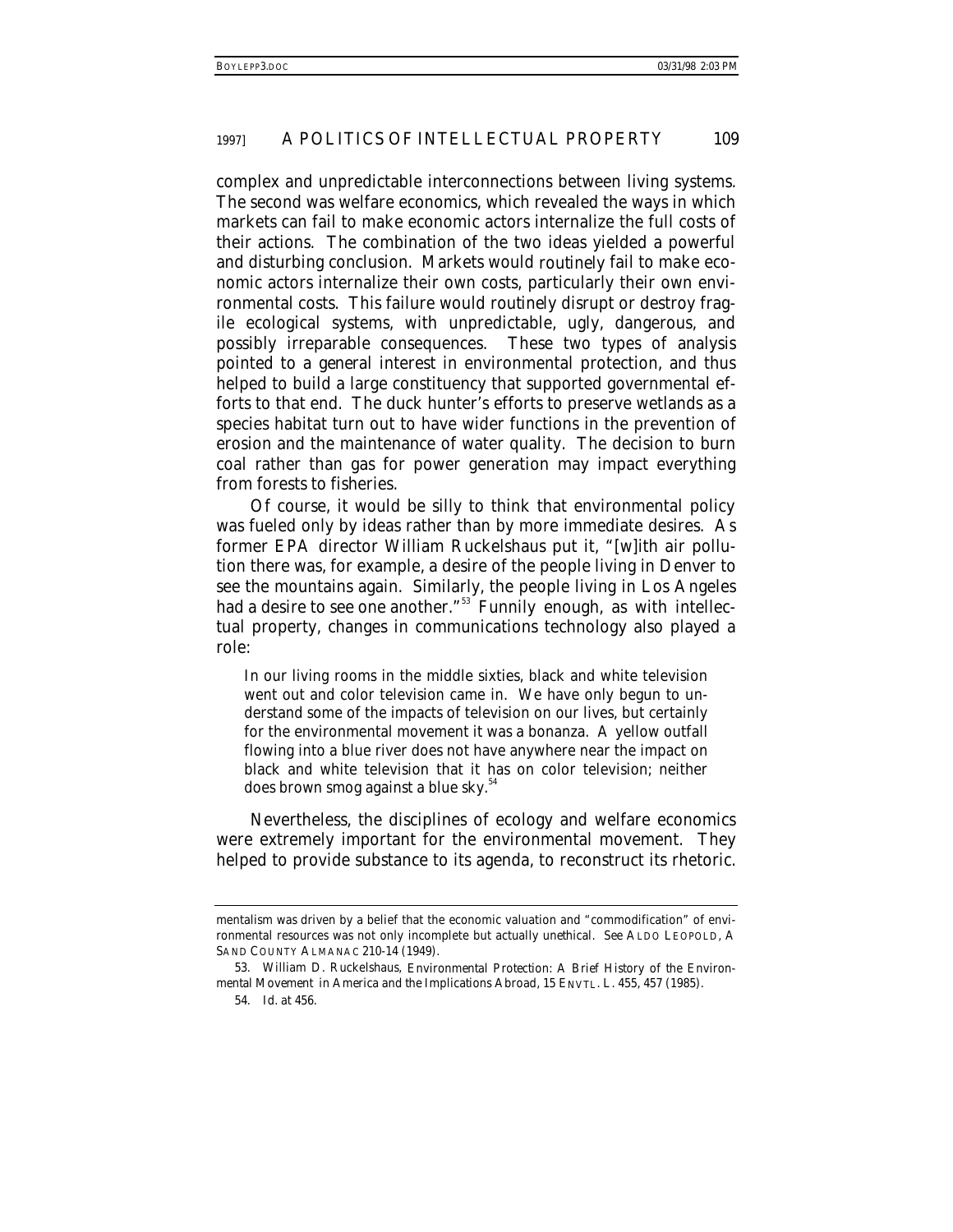They also helped environmental advocates to perceive a common interest and build effective political coalitions. Ideas which began as inaccessible, scientific or economic concepts, far from popular discourse, were brought into the mainstream of American politics. This process was not easy or automatic. Popularizing complicated ideas is hard work. There were brilliant books like *Silent Spring*<sup>55</sup> and *A Sand County Almanac*, television discussions, documentaries on Love Canal or the California kelp beds, op-ed pieces in newspapers and pontificating experts on TV. Environmental groups both shocking and staid played their respective parts, through the dramatic theater of a Greenpeace protest, or the staid respectability of the Audubon society. Where once the idea of "The Environment" (as opposed to, say, "my lake") was a mere abstraction, something that couldn't stand against the concrete benefits of a particular piece of development, it came to be an abstraction with both the force of law and of popular interest behind it.

To me, this brief history suggests a strategy for the future of the politics of intellectual property. In both environmental protection and intellectual property, the very structure of the decisionmaking process tends to produce a socially undesirable outcome. Decisions in a democracy are made badly when they are primarily made by and for the benefit of a few stakeholders, be they landowners or content providers. It is a matter of rudimentary political science analysis or public choice theory to say that democracy fails when the gains of a particular action can be captured by a relatively small and wellidentified group while the losses—even if larger in the aggregate are low-level effects spread over a larger, more inchoate group. This effect is only intensified when the transaction costs of identifying and resisting the change are high.

An example may be helpful. Think of the costs and benefits of power generation that produces acid rain as a by-product or, less serious, but surely similar in form, the costs and benefits of retrospectively increasing copyright term limits on works for which the copyright had already expired, pulling them back out of the public domain. In both cases, a narrow "private property analysis" fails to show the true costs involved. In both cases, the costs of the action are spread out over many people, while the benefits redound mainly to a few easily identified and well-organized groups. The heirs and assigns of authors whose copyright has expired would obviously

<sup>55.</sup> RACHEL CARSON, SILENT SPRING (1962).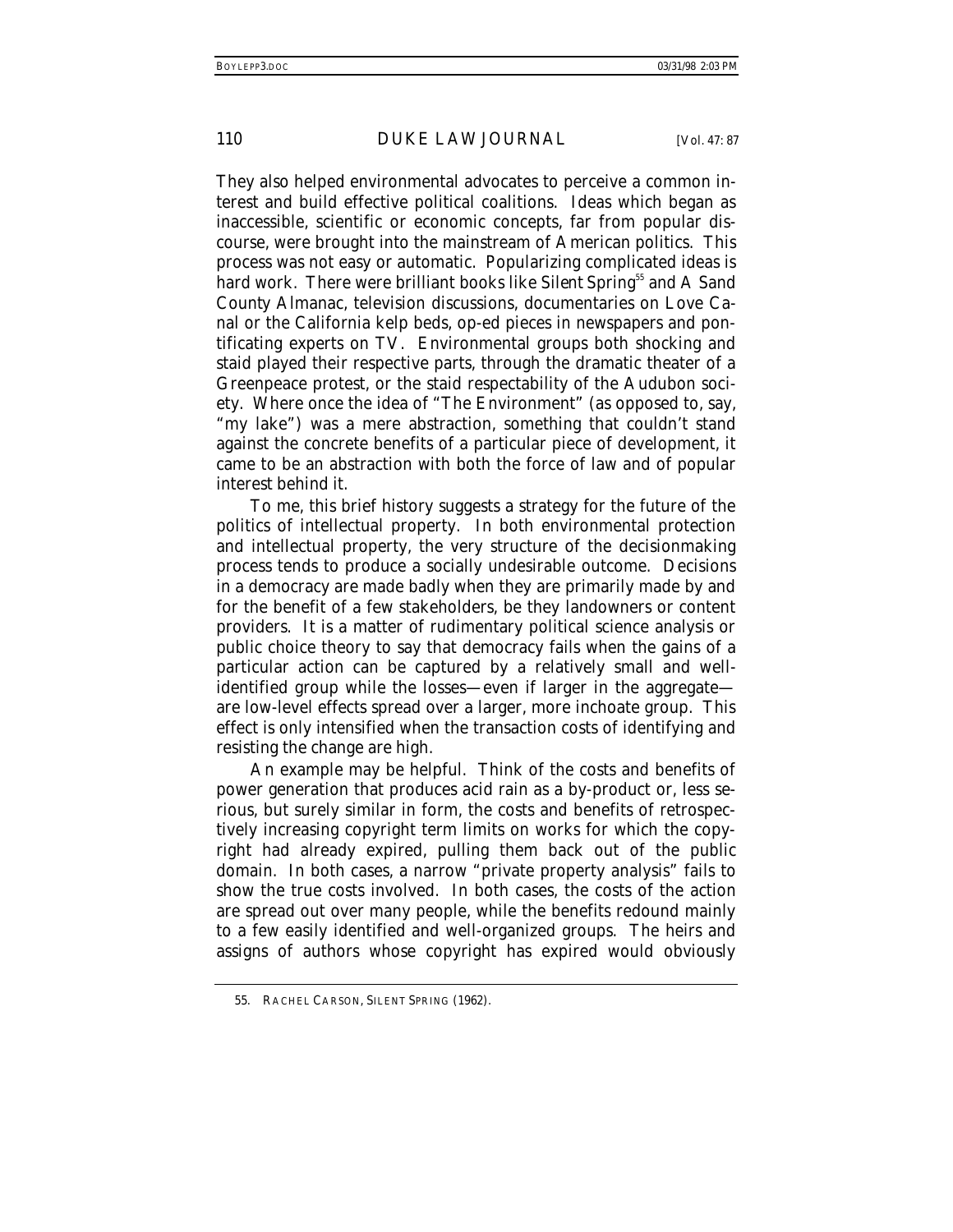benefit if Congress were to put the fence back up around this portion of the intellectual commons.56 There are obviously *some* costs—for example, to education and public debate—in not having multiple, competing low-cost editions of these works. But these costs are individually small and are not imposed on a well-defined group of stakeholders.

There are other, more context-specific problems. Both environmental disputes and intellectual property issues are seen as "technical;" this tends to inhibit popular participation. In both areas, opposition to expansionist versions of stakeholders' rights can be offputtingly portrayed as a stand against private property. This is a frequent claim in intellectual property disputes, where defenders of the public domain are portrayed as "info-commies" or enemies of "the free market." (The latter is a nicely ironic argument to make in favor of a state-licensed monopoly). Indeed, the resurgence of a nonpositivist, property-owners takings jurisprudence in the Supreme Court seems to indicate that this idea still has great force, even in the environmental area.

Beyond the failures in the decisionmaking process lie failures in the way that we think about the issues. The environmental movement gained much of its persuasive power by pointing out that there were structural reasons that we were likely to make bad environmental decisions—a legal system based on a particular notion of what "private property" entailed, and an engineering or scientific system that treated the world as a simple, linearly related set of causes and effects. In both of these conceptual systems, the environment actually *disappeared*; there was no place for it in the analysis. Small surprise, then, that we did not preserve it very well.

I have argued here that exactly the same thing is true about the current intellectual property system and its lack of concern for the public domain. The structure of our property rights discourse tends to undervalue the public domain, by failing to make actors and society as a whole internalize the losses caused by the extension and exercise of intellectual property rights. The fundamental aporia in economic analysis of information issues, the source-blindness of an "original author" centered model of property rights, and the political

<sup>56.</sup> Although it is beyond me how retrospective, and even post-mortem, copyright term extension is to be squared with the idea that intellectual property rights should be given only when they will stimulate the production of new work. Barring the idea of soothsaying or otherworldly communication, the incentive effects would seem to be small.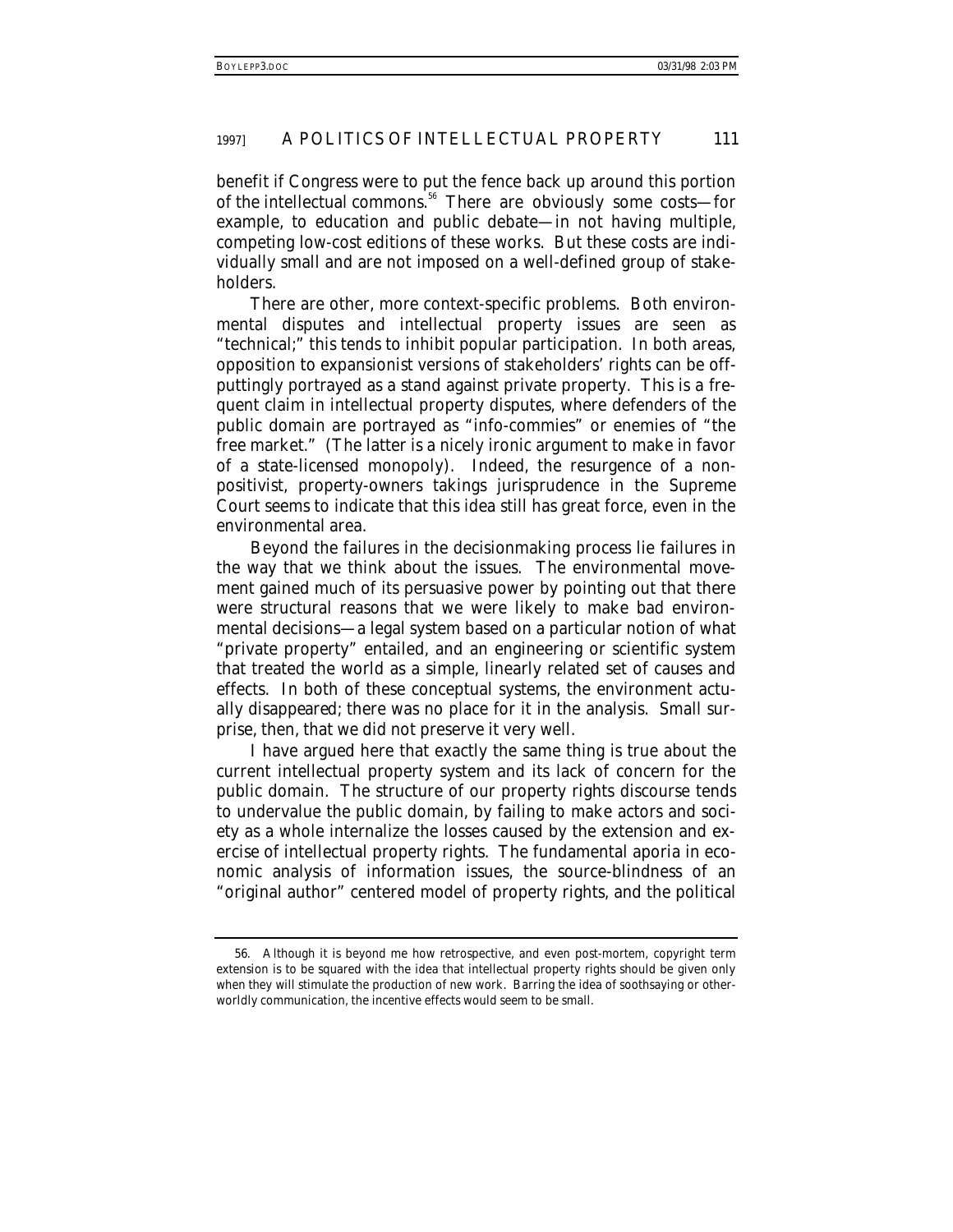blindness to the importance of the public domain as a whole (not "my lake," but "The Environment") all come together to make the public domain disappear, first in concept and then, increasingly, in reality.

I have said all of this in an attempt to show that there is something larger going on under the *realpolitik* of land-grabs by Disney and campaign contributions by the Recording Industry of America. But it would be an equal and opposite mistake to think that the problems I describe here could be corrected merely by fine-tuning a dysfunctional discourse of intellectual property. Ideas alone cannot do the job. In this part of the analysis, too, the environmental movement offers some useful practical reminders. The ideas of ecology and environmental welfare economics were important, but one cannot merely write a *Silent Spring* or a *Sand County Almanac* and hope that the world will change. Environmentalists piggybacked on existing sources of conservationist sentiment, including the aesthetic and recreational values held by hikers, campers, and birdwatchers. They built coalitions between those who might be affected by environmental changes. They even discovered, though very slowly, the reality of environmental racism.

Some of these aspects, at least, could be replicated in the politics of intellectual property. The coalitions developed to combat the White Paper and its implementing legislation offer some nice examples of the possibilities and pitfalls.<sup>57</sup> Other strategies also come to mind. For environmental problems, some of the transaction costs of investigation and political action are overcome through expert agents, both public and private. I pay my taxes to support the EPA or my charity dollars to Greenpeace, and hope they do a good job of tracking environmental problems. Until very recently, there was not a single public or private organization with the main task of protecting and preserving the public domain.<sup>58</sup> If the environmental analogy suggests anything, it is the need for a reciprocal connection between analysis and activism.

<sup>57.</sup> These coalitions consisted of a wide range of groups including libraries, teachers, writers, civil liberties groups, and online service providers. *See* Boyle, *supra* note 42, at 51 n.11; *The Digital Future Coalition Home Page* (visited Nov. 20, 1997) <http://www.dfc.org>.

<sup>58.</sup> While I was writing this Essay, the first public interest organization devoted to the preservation of the public domain was founded and began lobbying on some of the issues mentioned here. *See Union for the Public Domain Home Page* (visited Nov. 20, 1997) <http://www. public-domain.org>.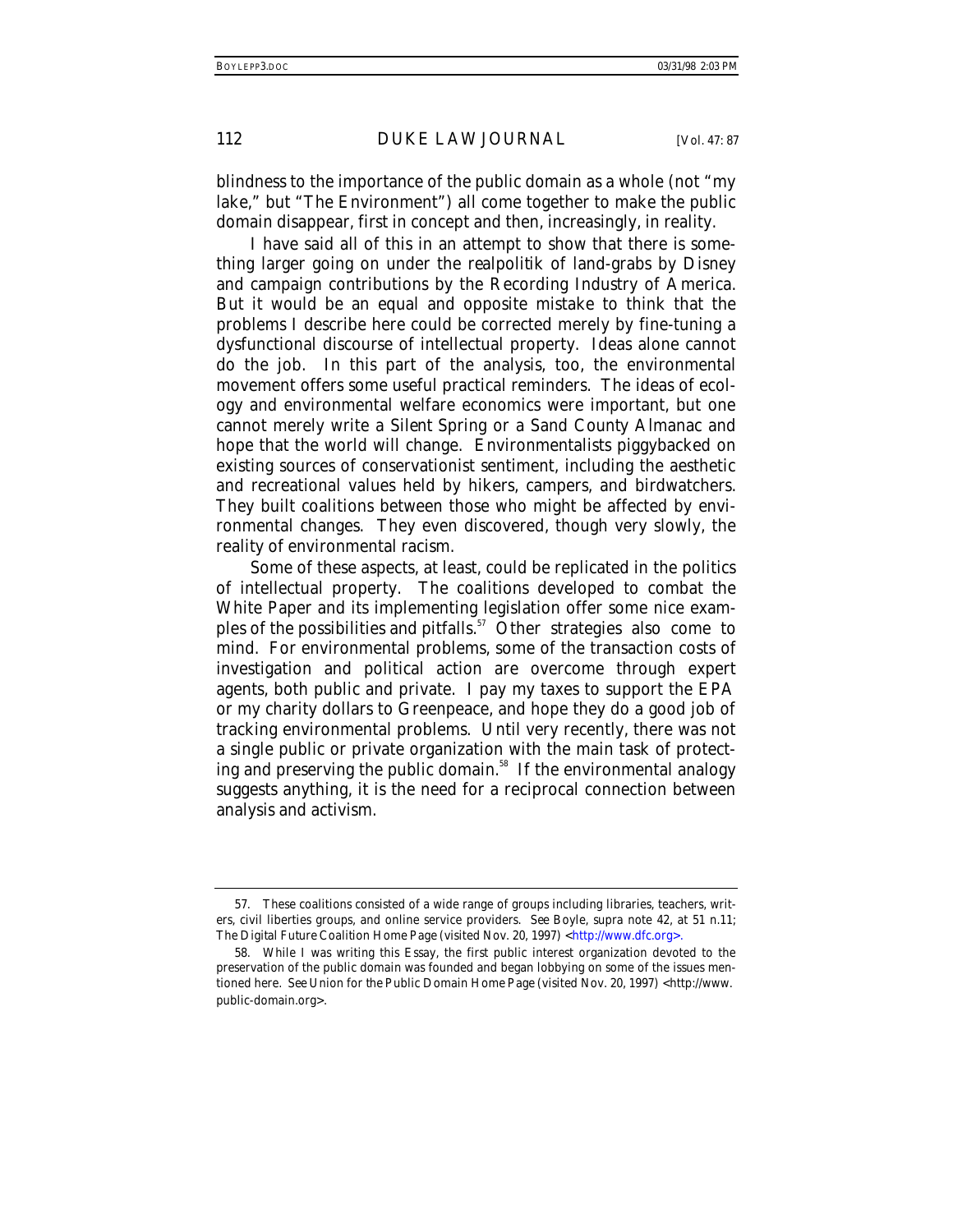#### **CONCLUSION**

The idea of an information age is a useful and productive concept. I have argued that there is a homologizing tendency for all "information issues" to collapse into each other as information technology and the very idea of "information" move forward in a reciprocal relationship. As the value of the "content" or "message" increases, in comparison to the diminishing marginal cost of the medium, intellectual property becomes increasingly important. Yet despite its astounding economic importance and its impact on everything from public education to the ownership of one's own genetic information, intellectual property has no corresponding place in popular debate or political understanding. The belief seems to be that information age politics means fighting censorship on the Web *too.*

To prevent the formation and rigidification of a set of rules crafted by and for the largest intellectual property holders, we need a politics of intellectual property. Using the environmental movement as an analogy, I have argued that a successful political movement needs a set of (popularizable) analytical tools which reveal common interests around which political coalitions can be built. Just as "the environment" literally disappeared as a concept in the analytical structure of private property claims, simplistic "cause and effect" science, and markets characterized by negative externalities, so too the "public domain" is disappearing, both conceptually and literally, in an intellectual property system built around the interests of the current stakeholders and the notion of the original author. In one very real sense, the environmental movement *invented* the environment so that farmers, consumers, hunters and birdwatchers could all discover themselves as environmentalists. Perhaps we need to *invent* the public domain in order to call into being the coalition that might protect  $\mathrm{it}$ .  $59$ 

<sup>59.</sup> For a path-breaking formulation, see David Lange, *Recognizing the Public Domain*, LAW & CONTEMP. PROBS., Autumn 1981, at 147, 171-78 (illustrating how expanding intellectual property claims displace individual and collective rights in the public domain). I have also been influenced by Jessica Litman's work on the subject. *See generally* Litman, *supra* note 44; Jessica Litman, *Mickey Mouse Emeritus: Character Protection and the Public Domain*, 11 U. MIAMI ENT. & SPORTS L. REV. 429 (1994) (arguing that the protections afforded by copyright law should not allow copyright holders to lock up the raw materials needed to develop new works); Jessica Litman, *Copyright as Myth*, 53 U. PITT. L. REV. 235 (1991) (discussing the discrepancies between the popular perception and the reality of copyright law); Jessica Litman, *The Public Domain*, 39 EMORY L.J. 965 (1990) (suggesting that the copyright system would be unworkable if it did not allow access to the raw material of authorship).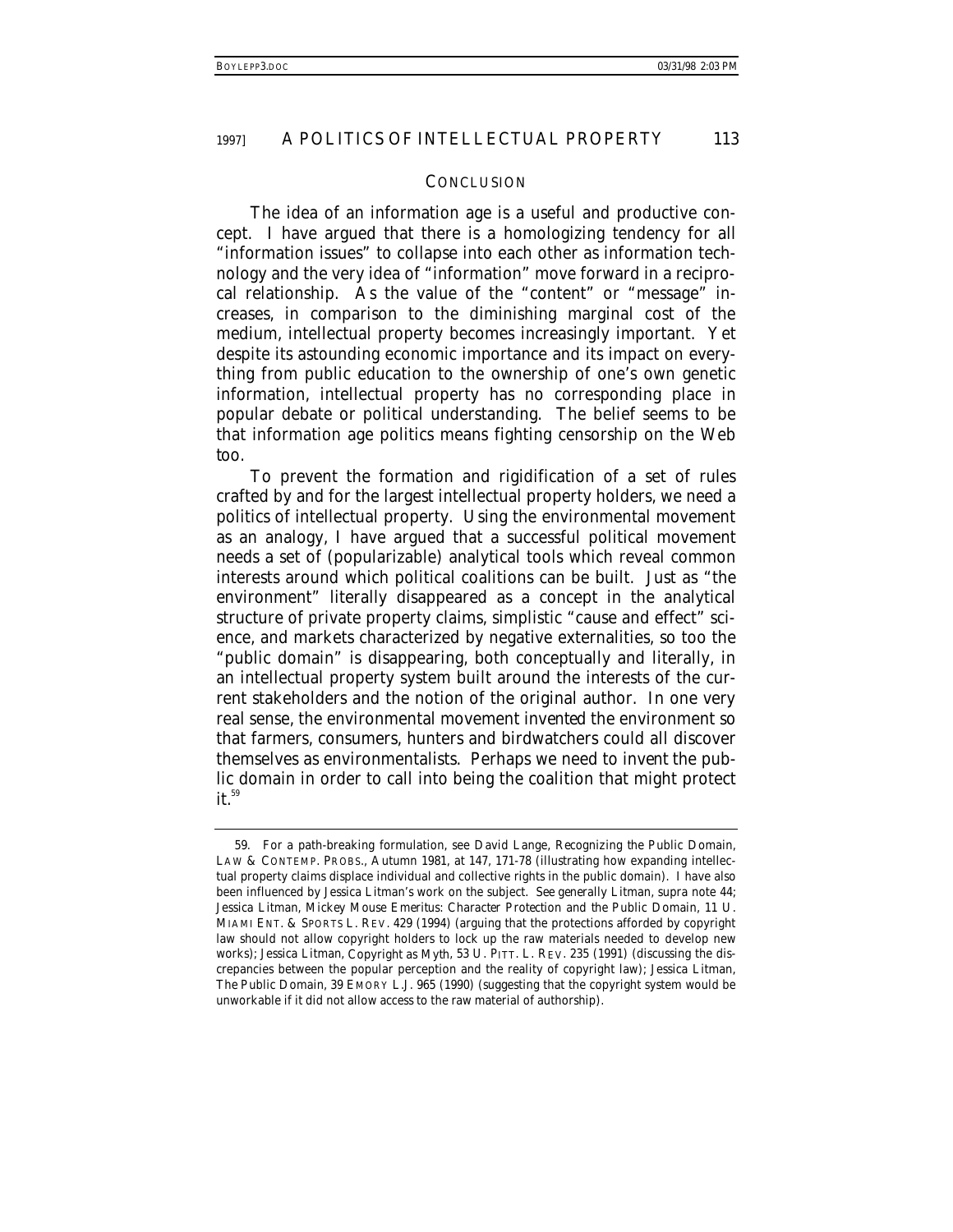Is the analogy between negative externalities in the environmental and intellectual property fields of only rhetorical or strategic value, then? As with the environment, an economic approach is both powerful and partial. Powerful, because economic arguments will sometimes convince when more frankly moral appeals do not. Even under a purely instrumental economic analysis, maximalist intellectual property protection has profound negative effects. Just as the idea of market externalities galvanized and then began to dominate environmental discourse, scholars have emphasized the economic inadequacy of current intellectual property law.<sup>60</sup> But the attraction of the economic analysis conceals a danger. The problems of efficiency, of market oligopoly and of future innovation are certainly important ones, but they are not the only problems we face. Aldo Leopold expressed the point powerfully and presciently nearly fifty years ago in a passage entitled "Substitutes for a Land Ethic."

One basic weakness in a conservation system based wholly on economic motives is that most members of the land community have no economic value. . . .

When one of these non-economic categories is threatened, and if we happen to love it, we invent subterfuges to give it economic importance . . . .

It is painful to read these circumlocutions today. $61$ 

Leopold's point is blunted, but not lost, in the context of intellectual property. The very real negative economic effects of overprotection are hardly "circumlocutions." Locking up facts under a *sui generis* database right would introduce colossal economic inefficiencies into the flow of information to markets, and inhibit research and innovation. There are obvious economic problems with our current treatment of "sources" of genetic information. Many of the proposals for "reforming" copyright on the Net amount to little more than short-sighted state protectionism of old methods of delivering content. Not mere circumlocution then. But under Leopold's gentle chiding, I am reminded of the dangers of embracing too closely a language that can express only some of the things that you care about.

<sup>60.</sup> This economic skepticism links works that are otherwise radically different in tone. *Compare* Breyer, *supra* note 24, at 291-313 (an early, and elegant, expression of doubt about the economic rationale for copyright), *with* Samuelson, *supra* note 25, at 191 (criticizing the proposals made in the White Paper), *and* BOYLE, *supra* note 8, at 35-46 (discussing information economics and its role in the public policy of an information society).

<sup>61.</sup> LEOPOLD, *supra* note 52, at 210.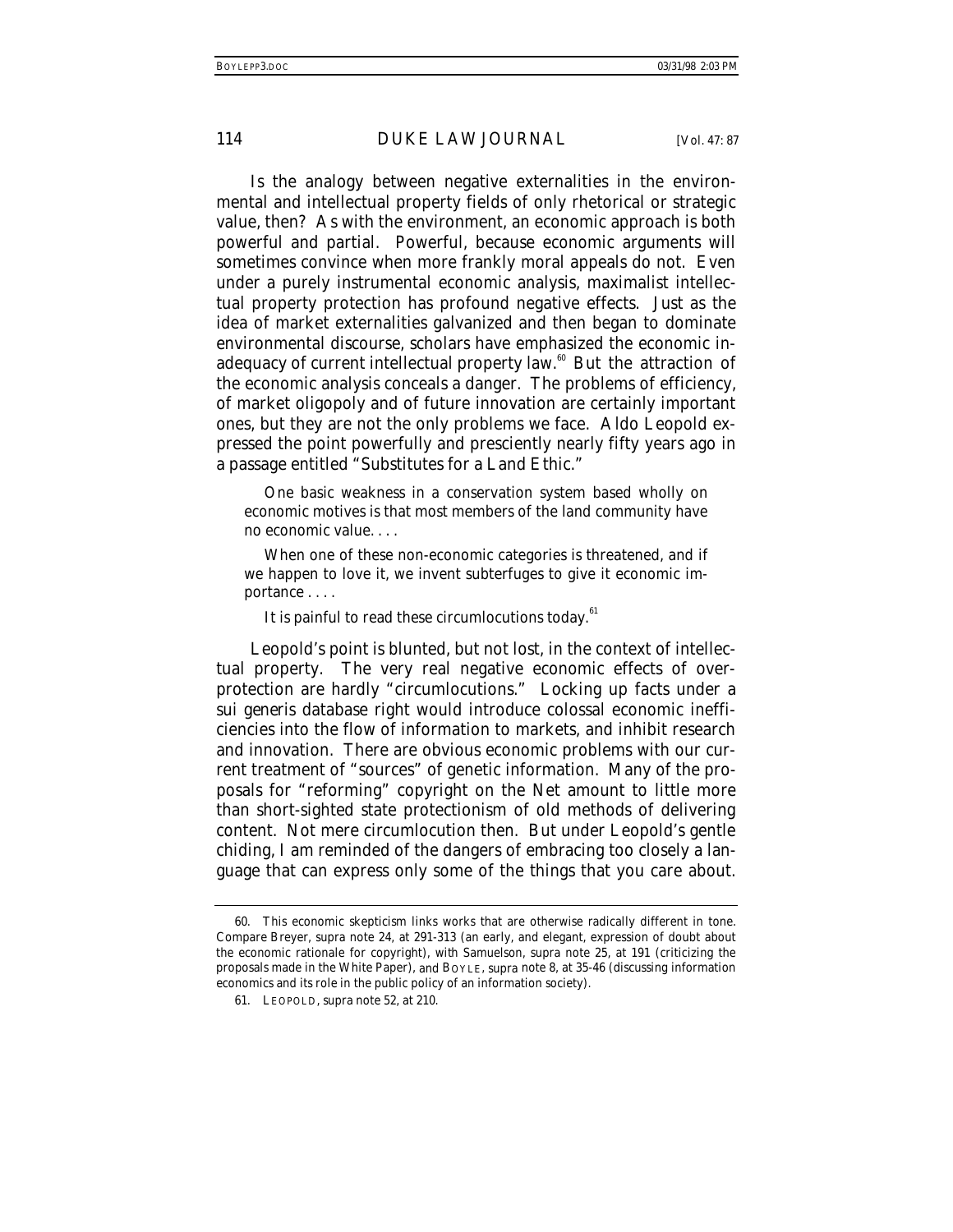True, our intellectual property system would be better if we paid more attention to the negative externalities produced by the grant and exercise of each new property right, instead of focusing monomaniacally on the problems posed by public goods. But our concerns with education and the distribution of wealth, with free speech and universal access to information, can never be fully expressed in the language of neo-classical price theory.

Let me conclude by dealing with two particular objections to my thesis. First, that my whole premise is simply wrong—that intellectual property is not out of balance, the public domain is not systematically threatened, economic analysis is both determinate and clear in supporting the current regime, the general tendency both internationally and domestically has not been towards the kind of intellectual land-grab I describe, or if it has, the tendency exists for some very good reasons. Elsewhere I have tried to refute those claims, but to some extent the point is moot. Even if I am wrong, the basic idea of democratic accountability over public disposal of *extremely* valuable rights would seem to demand a vastly more informed politics of intellectual property in the information age. If such accountability is to exist, the public domain should be more systematically discussed and defended than has heretofore been the case.

The second objection is more fundamental. How can I compare the politics of intellectual property to the politics of the environment? For some, the difference in seriousness of the two problems robs the analogy of its force. After all, environmental problems threaten the biosphere and this is just, well, intellectual property. My response is partly that this is *an analogy*. I am comparing the form of the problems rather than their seriousness. Still, I have to say I believe that part of this reaction has to do with a failure to adjust to the importance that intellectual property has and is going to have in an information society. Again and again, one meets a belief that this is a technical issue with no serious human, political or distributional consequences. This belief is just silly. As I have tried to show here, our intellectual property regime has enormous importance in terms of distributional justice, free speech and public debate, market concentration, scientific research, education, bio-ethics . . . the list goes on and on. Intellectual property is important. Yet our decisionmaking processes do not reflect that fact. Quite the contrary. Right now, there is an easily described tendency in the world of intellectual property; rights are expanding by the moment, unchecked by public scrutiny or sophisticated analysis.